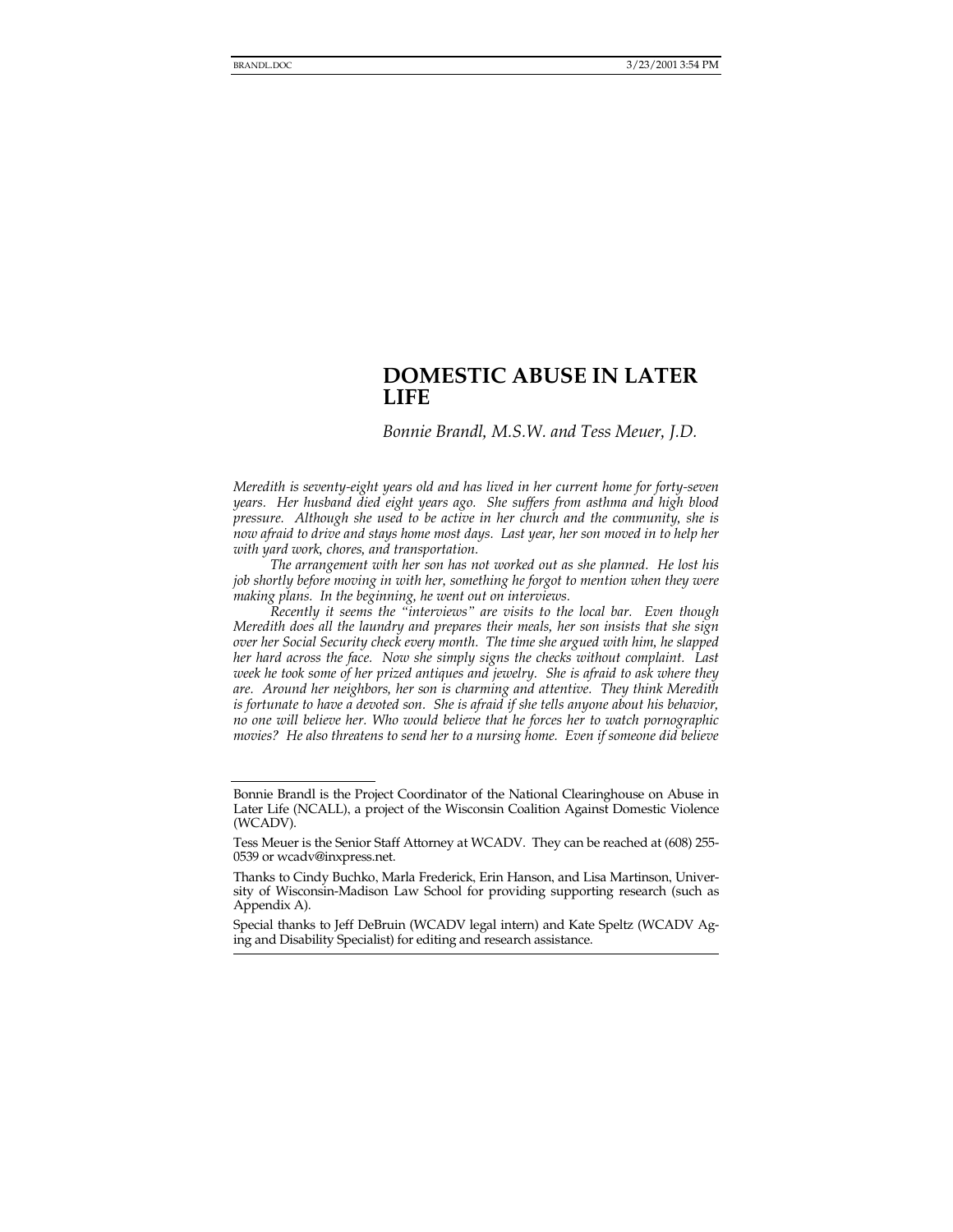*her, what would happen to both of them? She doesn't want to leave her home. She certainly doesn't want him to end up in jail.* 

## **I. Introduction**

-

We have entered an era commonly called the "Aging of America."<sup>1</sup> Currently, 44 million Americans are over age sixty.<sup>2</sup> By the year 2030, 70 million Americans will be over the age of sixty-five.<sup>3</sup> Furthermore, "one in four elderly Americans will be a member of a minority group."<sup>4</sup> We have long recognized that abuse and domestic violence transcends racial, ethnic, and socio-economic boundaries. More recently, we have discovered that domestic abuse knows no age limit.<sup>5</sup>

Elder abuse is a growing but often hidden problem in the United States.<sup>6</sup> It affects hundreds of thousands of elderly people, yet it remains significantly underreported.<sup>7</sup> Despite this fact, "[f]rom 1986 to 1996 there was a steady increase in the reporting of domestic elder abuse nationwide."<sup>8</sup>

 <sup>1.</sup> *See* Administration on Aging, *The Administration on Aging and the Older Americans Act* (visited Oct. 10, 2000) <http://www.aoa.dhhs.gov/aoa/pages/ aoafact.html>.

<sup>2</sup>*. See* Administration on Aging, *The Administration on Aging and the Older Americans Act* (last modified Nov. 6, 1998) <http://www.aoa.dhhs.gov/may97/ aoa-oaa.html>.

<sup>3</sup>*. See* Administration on Aging, *The Growth of America's Older Population* (visited Sept. 26, 2000) <http://www.aoa.dhhs.gov/may97/growth.html>.

 <sup>4.</sup> Administration on Aging, *Older Women: A Diverse and Growing Population* (last modified Mar. 2, 1999) <http://www.aoa.gov/factsheets/ow.html>.

 <sup>5.</sup> One study estimates that almost one-half million older persons in domestic settings were abused or neglected. Additionally, persons 80 years and over are abused or neglected at two to three times their proportion of the elderly population. *See* Administration on Aging, *Elder Abuse Prevention* (last modified May 16, 2000) <http://www.aoa.gov/factsheets/abuse.html>.

<sup>6</sup>*. See* National Ctr. on Elder Abuse, *Types of Elder Abuse in Domestic Settings* (visited Sept. 4, 2000) <http://www.gwjapan.com/NCEA/basic/fact1.pdf>.

<sup>7</sup>*. See* Karl Pillemer & David Finkelhor, *The Prevalence of Elder Abuse: A Random Sample Survey*, 28 GERONTOLOGIST 51, 54 (1988). One study estimated that only one in fourteen cases of elder abuse is reported to authorities. *See id*. at 56; *cf.* Administration on Aging, *supra* note 2 (estimating that one in five cases of abuse go unreported).

 <sup>8.</sup> NATIONAL CTR. ON ELDER ABUSE, TRENDS IN ELDER ABUSE IN DOMESTIC SETTINGS 1 (Elder Abuse Info. Series No. 2, 1997). Over this 10-year period, reports of elder abuse rose from about 117,000 to 293,000, which represents a 150% increase. *See id*.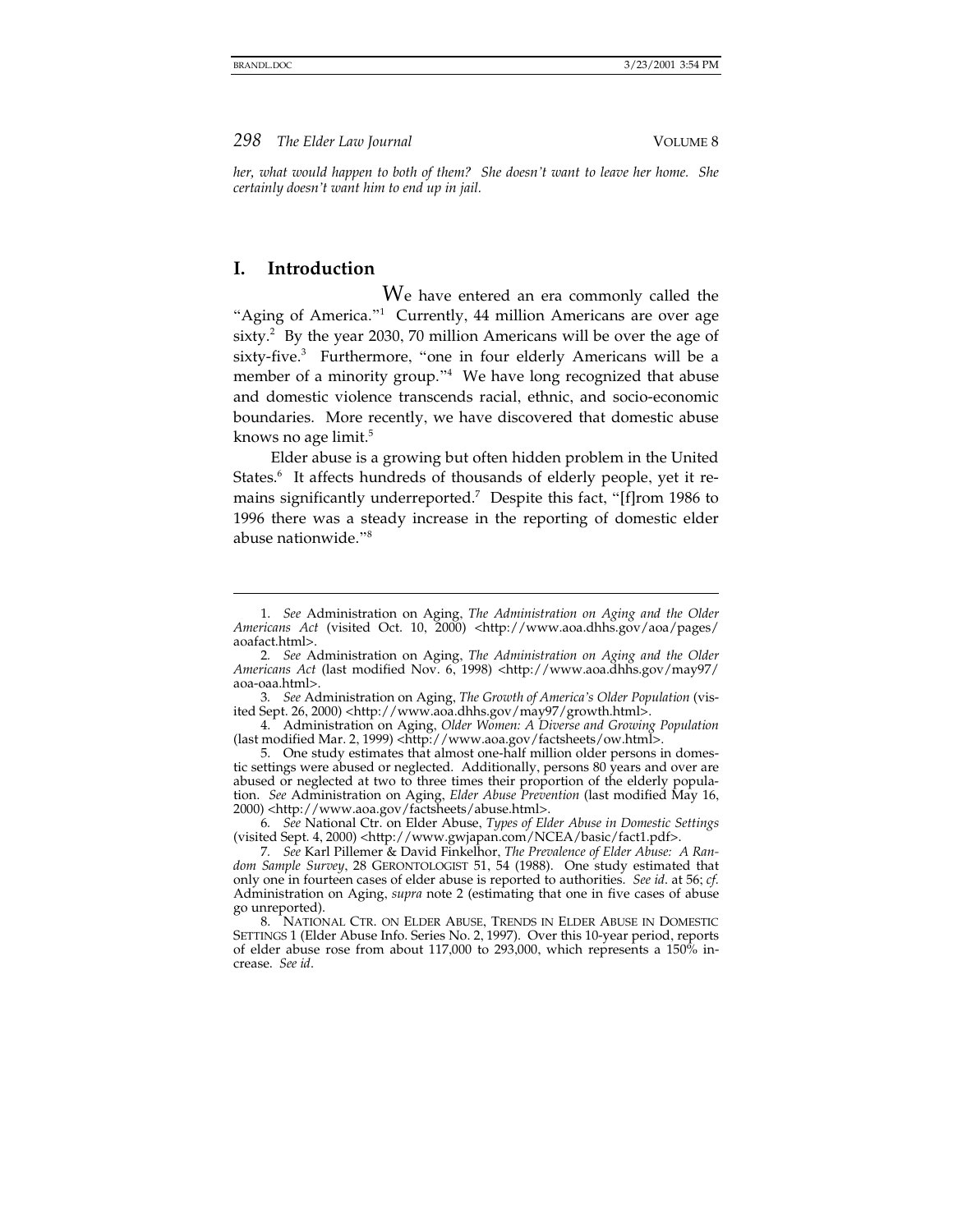Elder abuse can occur in institutions, such as nursing homes, or in the community. This article will focus on elder abuse that occurs in the community, and specifically in individuals' homes. Institutional abuse is a prevalent and serious problem; 9 however, it is beyond the scope of this article.

Family members or caregivers perpetrate the majority of elder abuse.10 This is referred to as domestic or family violence in later life. Family relationships include long-term marriages/partnerships, recent marriages/partnerships, and relationships between the elderly and their adult children or grandchildren. Caregivers may be paid or unpaid for the assistance they provide, such as help eating, toileting, bathing, or getting around. Some caregivers live with the victim; others come to the home for a specified number of hours. Often caregivers have an ongoing, personal relationship with the older person they care for.<sup>11</sup> Because the majority of victims are female, this article will focus on women.12 However, many of the intervention strategies discussed in this article may also apply to male victims.

Each state has its own definition of elder abuse. Definitions usually include physical and sexual abuse, financial exploitation, neglect and self-neglect. $^{13}$  Generally, these forms of abuse are used in combination along with emotional abuse, threats, coercion, and isolation.<sup>14</sup> This article focuses on abuse that involves a perpetrator using any or all of these forms. We will not discuss self-neglect because intervention strategies are different in those cases.

Professionals such as lawyers, health care providers, social workers, and financial planners are in a unique position to identify elder abuse and domestic violence. Because most victims are reluctant to acknowledge and most professionals neglect to ask, many key issues that affect the matters presented by clients are overlooked. Some victims may not understand how their decisions could compromise their safety. Others may find themselves being pressured by family members to make decisions that are not in their best interest.

<sup>9</sup>*. See* LAWRENCE A. FROLIK & RICHARD L. KAPLAN, ELDER LAW IN A NUT-SHELL 400 (2d ed. 1999).

 <sup>10.</sup> "More than two-thirds of the perpetrators are family members of the victims." *Id*.

<sup>11</sup>*. See* National Ctr. on Elder Abuse, *Who Are the Abusers?* (visited Sept. 4, 2000) <http://www.gwjapan.com/NCEA/basic/index.html>.

<sup>12</sup>*. See* NATIONAL CTR. ON ELDER ABUSE, *supra* note 8.

<sup>13</sup>*. See* FROLIK & KAPLAN, *supra* note 9, at 394–96.

<sup>14</sup>*. See id.*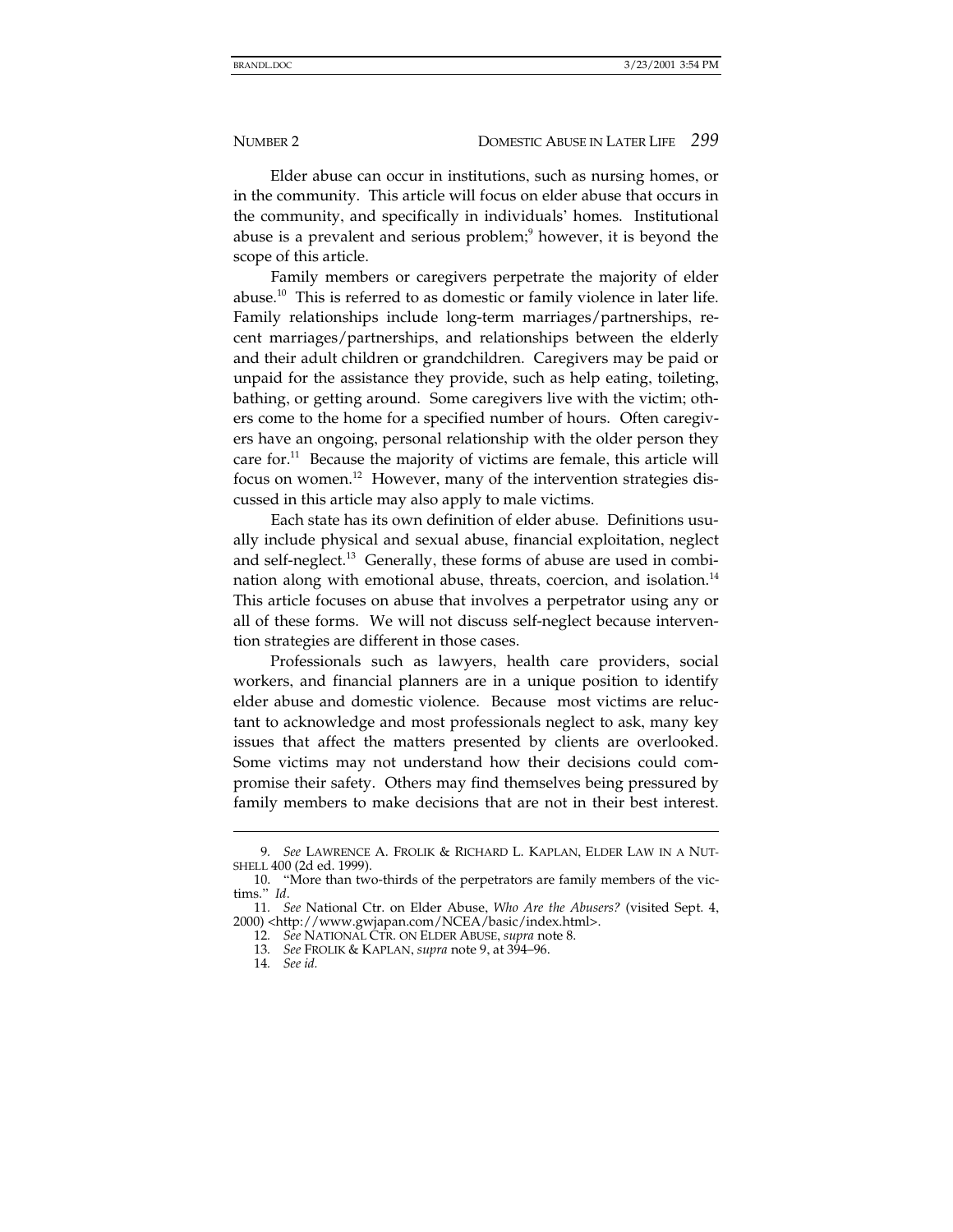A professional can help clients resolve difficult decisions more effectively by understanding key family violence dynamics.<sup>15</sup>

This article will answer in detail four broad questions: (1) What is abuse in later life?; (2) What can a professional do to help intervene?; (3) What criminal and civil laws address elder abuse?; and (4) What interventions are most helpful for older victims of family violence?

## **II. What Is Abuse in Later Life?**

The first question explores the age at which abuse is considered elder abuse, the types of elder abuse, victims' relationships with their abusers, and why abuse occurs.

### **A. At What Age Is Abuse Considered Elder Abuse?**

All fifty states and the District of Columbia have investigation systems for suspected elder abuse and statutory definitions of "elder."16 Some states define "elder" as age sixty and older.17 Other states have designated age sixty-five and older.<sup>18</sup> In the remaining states, elder abuse is included in abuse against vulnerable adults.<sup>19</sup> Adult protective services agencies respond to abuse of any vulnerable adult, eighteen years or older.<sup>20</sup>

### **B. What Are the Types of Elder Abuse?**

Specific definitions of abuse vary from state to state.<sup>21</sup> Generally, elder abuse includes the following components:

Physical abuse: Infliction of physical pain or bodily harm (e.g., beating, hitting, pushing, and restraining);

<sup>15</sup>*. See generally* A.B.A. COMM'N ON DOMESTIC VIOLENCE, THE IMPACT OF DOMESTIC VIOLENCE ON YOUR LEGAL PRACTICE: A LAWYER'S HANDBOOK (1996).

<sup>16</sup>*. See* A.B.A. Comm'n on Legal Problems of the Elderly, *Information About Laws Related to Elder Abuse* (visited Sept. 5, 1999) <http://www.gwjapan.com/ NCEA/laws/index.html>.

<sup>17</sup>*. See infra* Appendix A.

<sup>18</sup>*. See id.*

<sup>19</sup>*. See id.* For purposes of this article, vulnerable adults are generally defined as people with physical and/or cognitive difficulties that limit their ability to protect themselves.

<sup>20</sup>*. See* National Ctr. on Elder Abuse, *The Basics: What Is Elder Abuse?* (visited Sept. 4, 1999) <http://www.gwjapan.com/NCEA/basic/index.html>.

<sup>21</sup>*. See id.*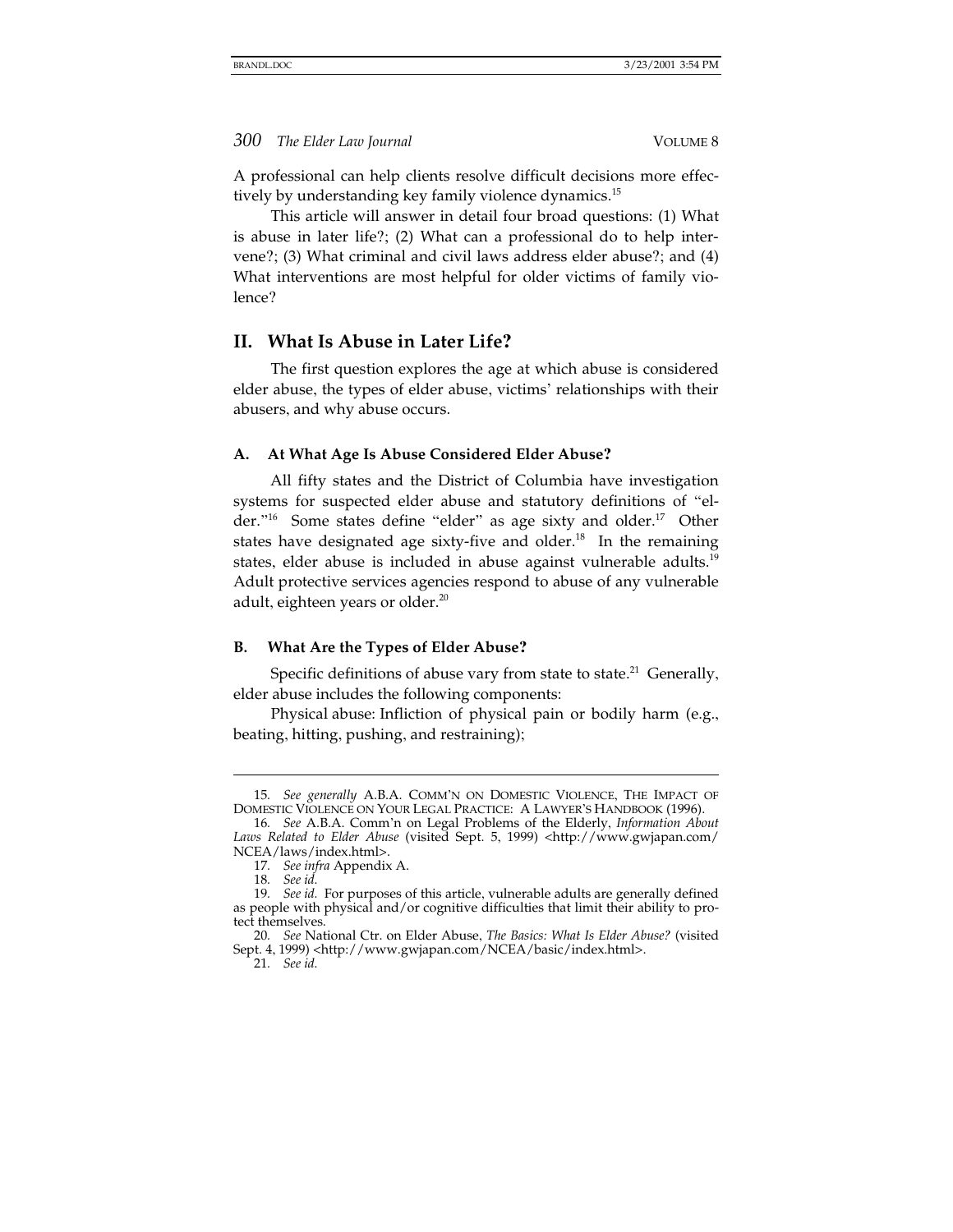Sexual abuse: Any form of sexual contact or exposure without consent or when the victim is incapable of giving consent (e.g., rape, fondling, forcing victim to watch pornography, or participate in unwanted sexual acts);

Emotional abuse: Infliction of mental anguish (e.g., threatening, humiliating, intimidating, and isolating);

Financial exploitation: Illegal or improper exploitation of funds or other assets (e.g., stealing money or property, committing fraud through undue influence);

Neglect: Refusal or failure to fulfill caregiving obligations such as abandonment or isolation; denial of food, shelter, clothing, medical assistance, or personal needs; or the withholding of necessary medication or assistive devices (e.g., hearing aids, glasses, false teeth);

Abandonment: Desertion of an elderly person by a person who has assumed caregiving responsibility or physical custody of the elder (e.g., leaving elder in home unattended or dropping them at a hospi $tal).<sup>22</sup>$ 

Abusers may use a variety of these tactics, usually in combination, to victimize older persons.

### **C. What Relationships Do Victims Have with Their Abusers?**

Most victims have an ongoing relationship with their abuser.<sup>23</sup> Victims may want different remedies based on the type of relationship they have with their abuser. Often victims of violence perpetrated by strangers want the abuser to be punished. $^{24}$  In contrast, victims with ongoing relationships with the abuser often want the abuse to stop but the relationship to continue.<sup>25</sup> Like Meredith, they fear that the abuser will end up in jail or a psychiatric facility or on the streets.

<sup>22</sup>*. See id.*

 <sup>23.</sup> One study found that in almost 90% of reported domestic elder abuse and neglect cases, the perpetrator was a family member. *See* Administration on Aging, *The National Elder Abuse Incidence Study; Final Report September 1998* (visited Sept. 4, 1999) <http://www.aoa.gov/abuse/report> at pt. H. Upon further analysis, twothirds of the perpetrators are adult children or spouses. *See id.* at pt. G.

<sup>24</sup>*. See generally* Carolyn L. Dessin, *Financial Abuse of the Elderly*, 36 IDAHO L. REV. 203, 223–25 (2000).

<sup>25</sup>*. See id.* at 210–11.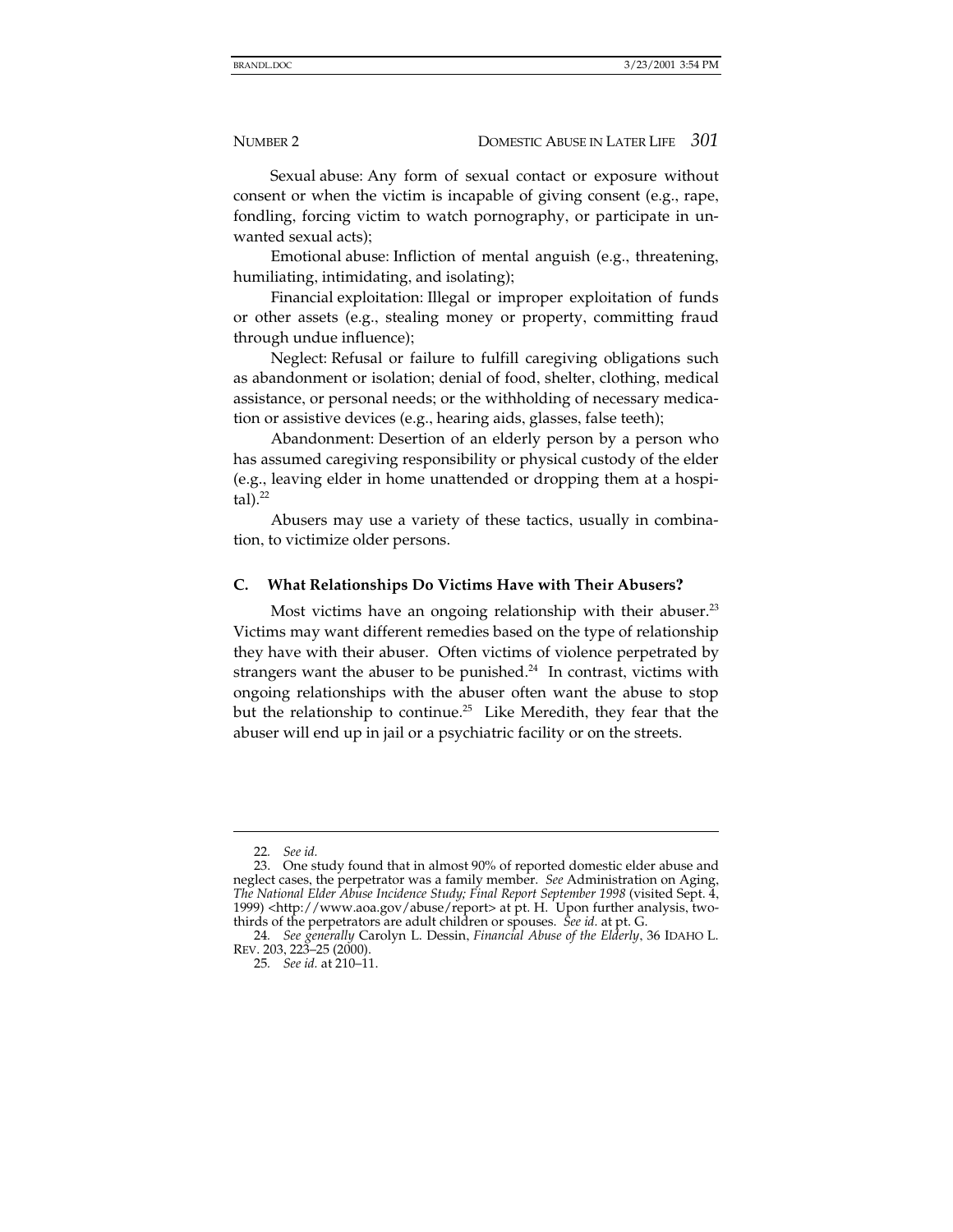### **D. Why Does Abuse Occur?**

Older people are hurt in a variety of ways and under a variety of circumstances.26 Injuries may occur in accidents when well-intended family members and caregivers who lack necessary skills hurt the person they are trying to help.<sup>27</sup> Individuals with physical or mental illnesses (e.g., Alzheimer's) that manifest in violent behavior may harm others.28 These are *not* cases of intentional abuse.

Some family members or caregivers, like Meredith's son, hurt older people to exert power and control over the victim.<sup>29</sup> These abusers harm elderly people to get their needs met, believing they are entitled to use any means necessary to achieve their goal. As is true for abuse of younger battered women, abusers feel justified, thinking they have a moral right to control their victim.<sup>30</sup> They also hold rigid stereotypes about the victim over whom they have power. $31$ 

This control can take a variety of forms. Some abusers insist on control of the household activities and make sure they get their way through emotional and physical abuse. $32$  They dictate things like when dinner will be served, what television shows are watched, and who enters or leaves the house. Others demand access to the victim's finances and property for their own benefit. $33$  Still other abusers enjoy dominating, punishing, or humiliating their victims.<sup>34</sup> The most overt and often the only illegal forms of power and control are physical and sexual violence.

The experiences older victims of abuse have shared with the Wisconsin Coalition Against Domestic Violence matches that of sev-

<sup>26</sup>*. See* Bonnie Brandl, *Power and Control: Understanding Domestic Abuse in Later Life*, GENERATIONS, Summer 2000, at 40.

<sup>27</sup>*. See id.*

<sup>28</sup>*. See id.*

<sup>29</sup>*. See* Zanita E. Fenton, *Mirrored Silence: Reflections on Judicial Complicity in Private Violence*, 78 OR. L. REV. 995, 1038 (1999). *See generally* Pillemer & Finkelhor, *supra* note 7, at 179–83.

<sup>30</sup>*. See* Brandl, *supra* note 26, at 41.

 <sup>31.</sup> Abusers believe they deserve unquestioned obedience from the victim. *See* WISCONSIN COALITION AGAINST DOMESTIC VIOLENCE, ELDER ABUSE, NEGLECT, AND FAMILY VIOLENCE: A GUIDE FOR HEALTH CARE PROFESSIONALS 8 (rev. ed. 1999). In general, the abuser feels that a woman is less qualified to control family finances, that a woman's role is to keep the house clean, and that a woman should engage in sexual activities whenever the abuser wants. *See generally* SUSAN SCHECHTER, NATIONAL COALITION AGAINST DOMESTIC VIOLENCE, GUIDELINES FOR MENTAL HEALTH WORKERS (1987).

<sup>32</sup>*. See* Brandl, *supra* note 26, at 41.

<sup>33</sup>*. See id.*

<sup>34</sup>*. See id.*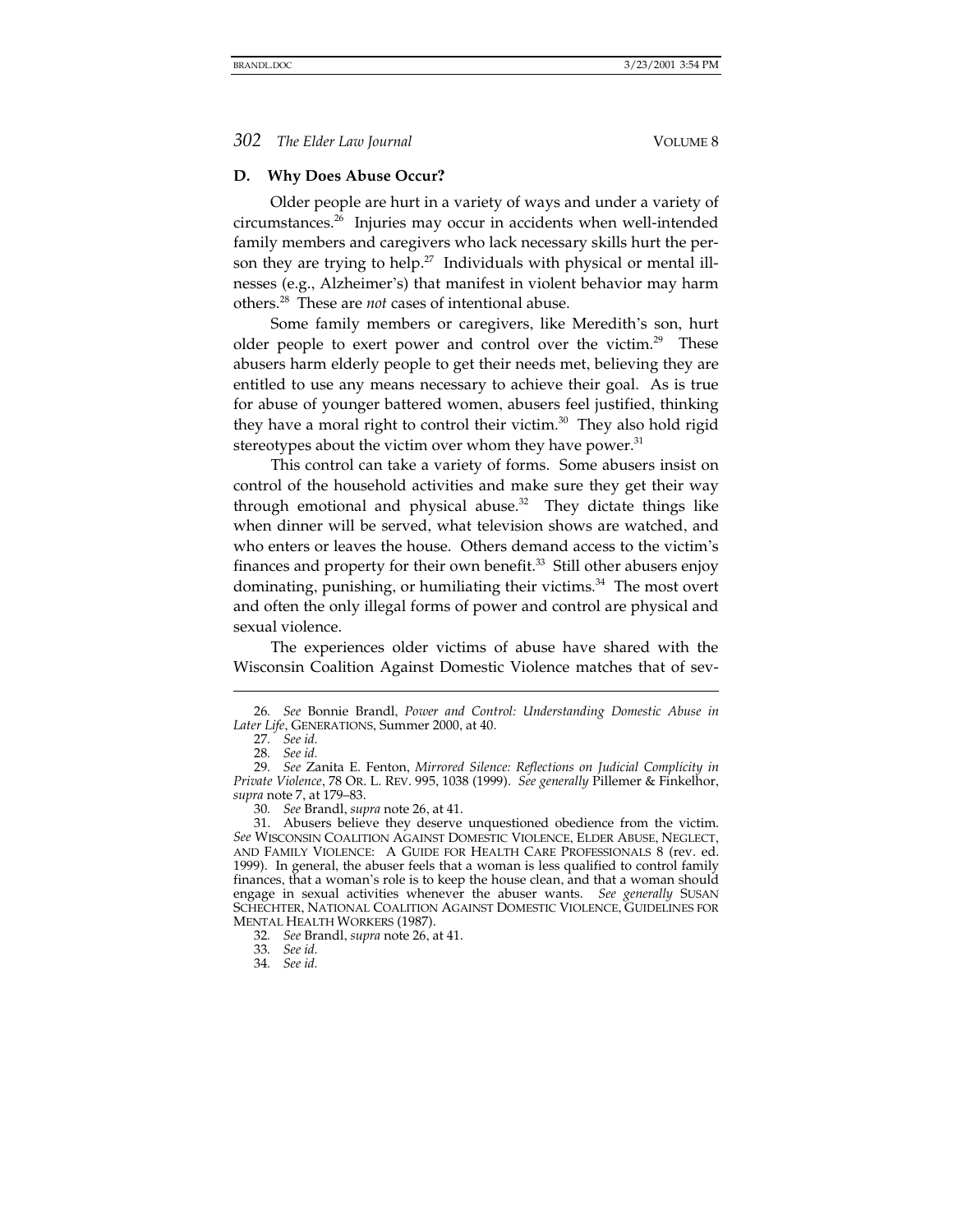eral researchers who conclude that many elderly victims are not dependent on the abuser for care but rather the abuser depends on the victim.35 Many abusers, like Meredith's son, are adult children who are still living at home and relying on their elderly parent's financial resources.36 In other cases, abusive husbands or partners believe that women are responsible for taking care of them and responding to their every wish or desire. $37$  In the latter example, they are older adults experiencing domestic violence, similar to the battering experienced by younger women.

The wheel on the next page illustrates the forms of abuse often used against victims to gain or maintain power and control.<sup>38</sup> Older women attending support groups for battered women created this tool.39 They described the physical abuse, sexual violence, isolation, financial exploitation, emotional abuse, and/or other tactics used against them by their spouse, partner, adult children, or caregiver. Most abusers use several or all of the tactics illustrated on the wheel.<sup>40</sup>

<sup>35</sup>*. See* Pillemer & Finkelhor, *supra* note 7, at 180; Elizabeth Podnieks, *National Survey on Abuse of the Elderly in Canada*, J. ELDER ABUSE & NEGLECT, Vol. 4(1/2) 1992, at 5–58.

<sup>36</sup>*. See* National Ctr. on Elder Abuse, *supra* note 20.

<sup>37</sup>*. See* Brandl, *supra* note 26, at 41.

<sup>38</sup>*. See id.* at 40–41.

<sup>39</sup>*. See id.* at 41.

<sup>40</sup>*. See id.* at 40.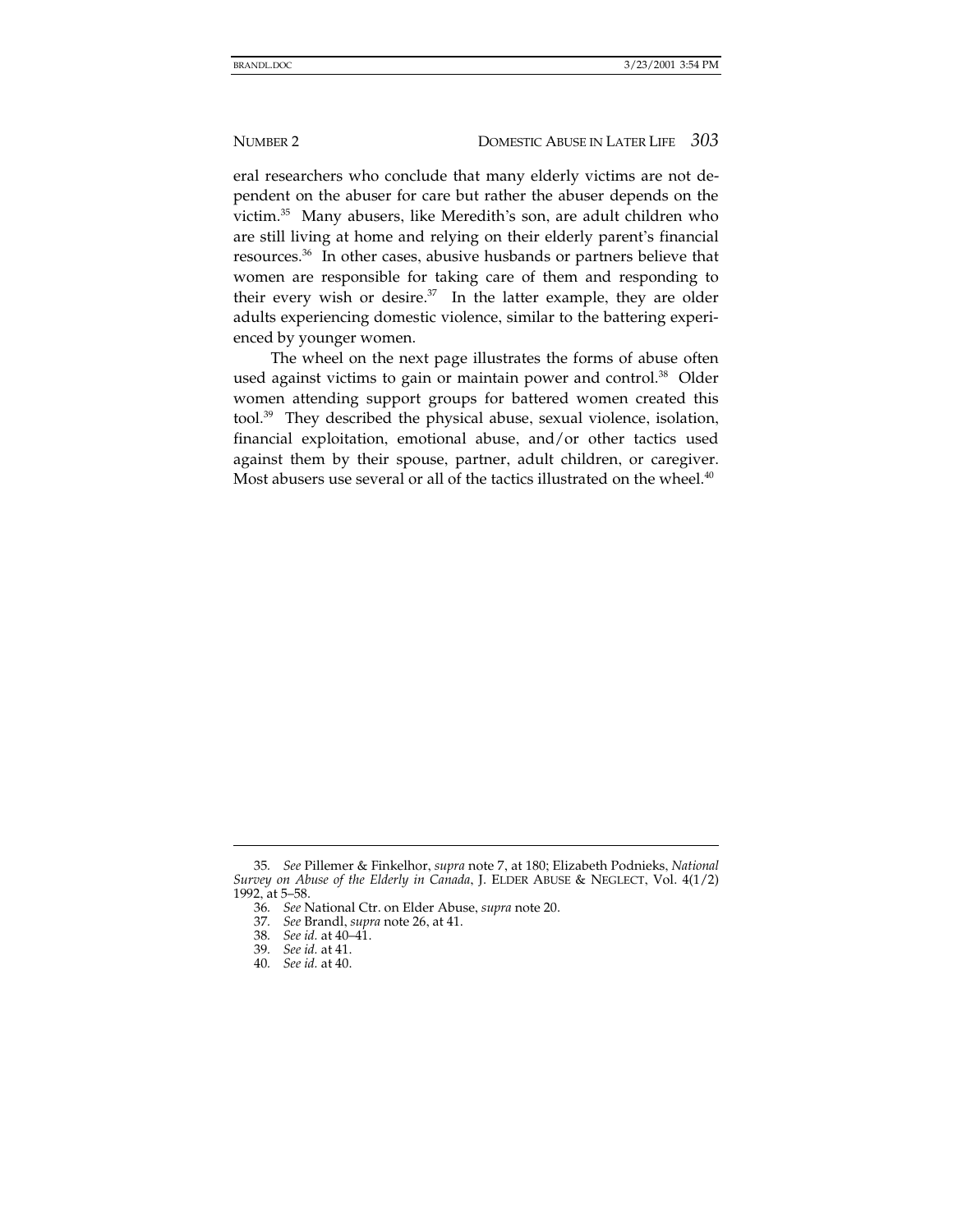**FIGURE 1**  Power and Control Wheel<sup>41</sup>

An abuser may:

- a. Take walker, wheelchair, glasses, dentures; Understand but not follow or report medical, therapy, or safety recommendations; Deny/create long waits for food, heat, or care
- b. Deny access to church/temple/clergy; Ignore/ridicule religious or cultural traditions
- c. Humiliate, demean, insult; Engage in behavior which makes her think she is crazy; Use silence or profanity; Degrade, blame
- d. Mislead family members about extent/nature of illness/condition; Force family to keep secrets
- e. Control what she does, who she sees, or where she goes; Limit time with friends and family; Deny access to phone/mail/outside world
- f. Make all major decisions; Treat like a servant
- g. Steal/hide/take over money, possessions, or accounts
- h. Threaten to leave, divorce the woman, commit suicide, or institutionalize; Abuse/kill pets; Destroy property; Display or threaten with weapons

<sup>41</sup>*. See* WISCONSIN COALITION AGAINST DOMESTIC VIOLENCE, *supra* note 31, at 13.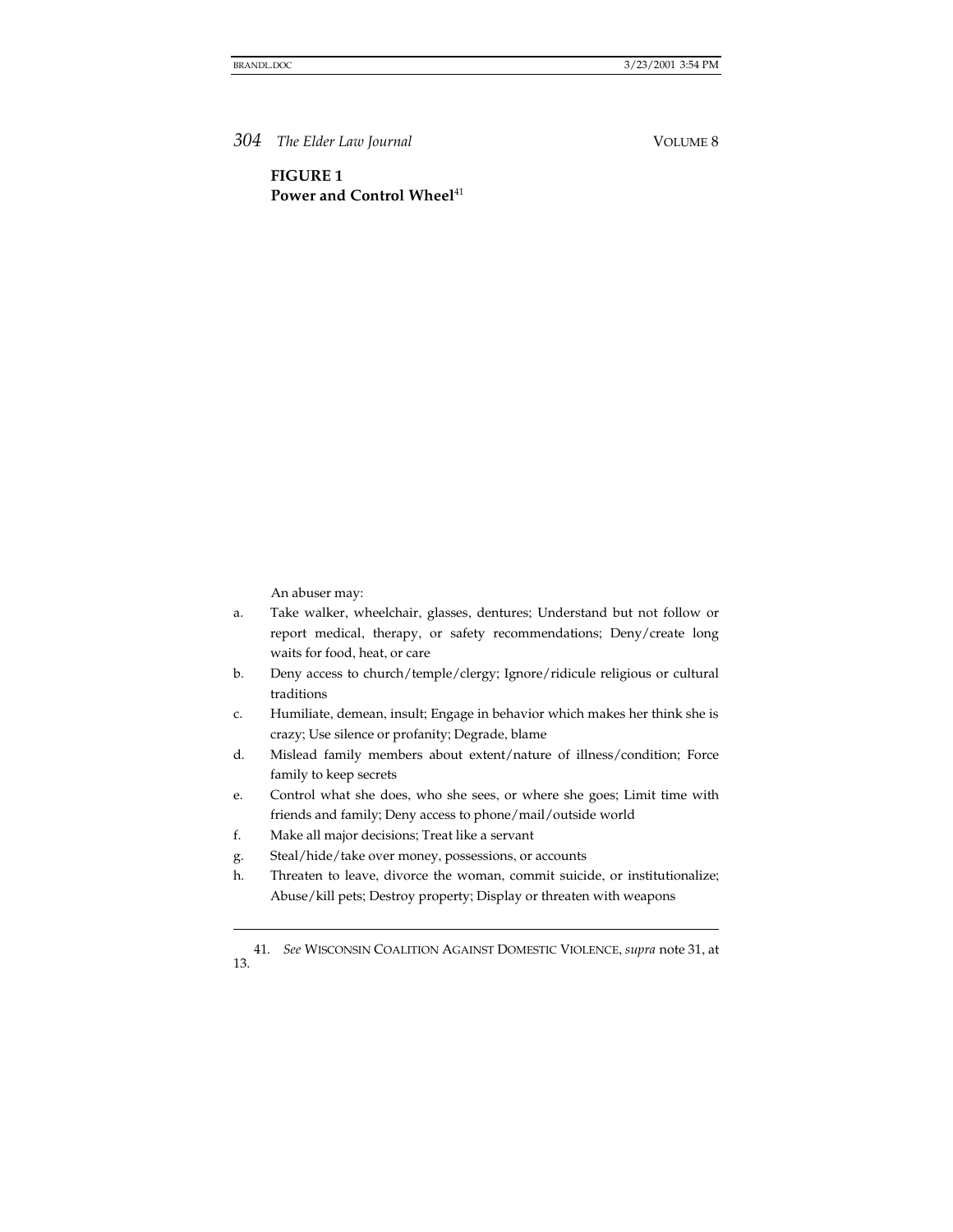## **E. What Is the Relationship Between Elder Abuse and Caregiver Stress?**

Caregiver stress is often described as a primary cause of elder abuse. The caregiver stress theory describes well-meaning individuals who commit isolated acts of abuse when they lose control under significant pressure.<sup>42</sup> Caregiving can be difficult and stressful. The work is often hard and the hours long. Many caregivers work for low pay or are family members giving of their time and resources.<sup>43</sup> Because of these factors, many people believe that stressed caregivers occasionally snap, become abusive, and say or do things they would not normally do.<sup>44</sup>

However, research has found that in most cases of elder abuse the dynamics are more similar to traditional domestic violence than to caregiver stress.45 Due to lack of information about the dynamics of domestic abuse in later life, well-meaning professionals often respond inappropriately to victims by responding to elder abuse as a case of caregiver stress.46 Remedies such as stress reduction and improved communication may provide some relief. But without an analysis of potential power imbalances, elder abuse seen as caregiver stress can: (1) blame victims; (2) collude with batterers' excuses; and (3) discourage criminal justice system involvement in remedies. To provide safety and support to elderly victims, we must look to service models and legal remedies long established for younger victims of domestic abuse.

<sup>42</sup>*. See* Pillemer & Finkelhor, *supra* note 7, at 179–80.

<sup>43</sup>*. See id.*

<sup>44</sup>*. See id.*

<sup>45</sup>*. See* RISA S. BRECKMAN & RONALD D. ADELMAN, STRATEGIES FOR HELPING VICTIMS OF ELDER MISTREATMENT 28–29 (1988); *see also* Sara Harris, *For Better or For Worse: Spouse Abuse Grown Old*, J. ELDER ABUSE & NEGLECT, Vol. 8(1) 1996, at 2; Pillemer & Finkelhor, *supra* note 7, at 186; Podnieks, *supra* note 35; Linda Vinton, *Abused Older Women: Battered Women or Abused Elders*, J. WOMEN & AGING, Vol. 3(3) 1991, at 5–6; Rosalie Wolf, *Elder Abuse in Domestic Settings*, PMA, Nov.–Dec. 1998, at 9.

<sup>46</sup>*. See* Brandl, *supra* note 26, at 41.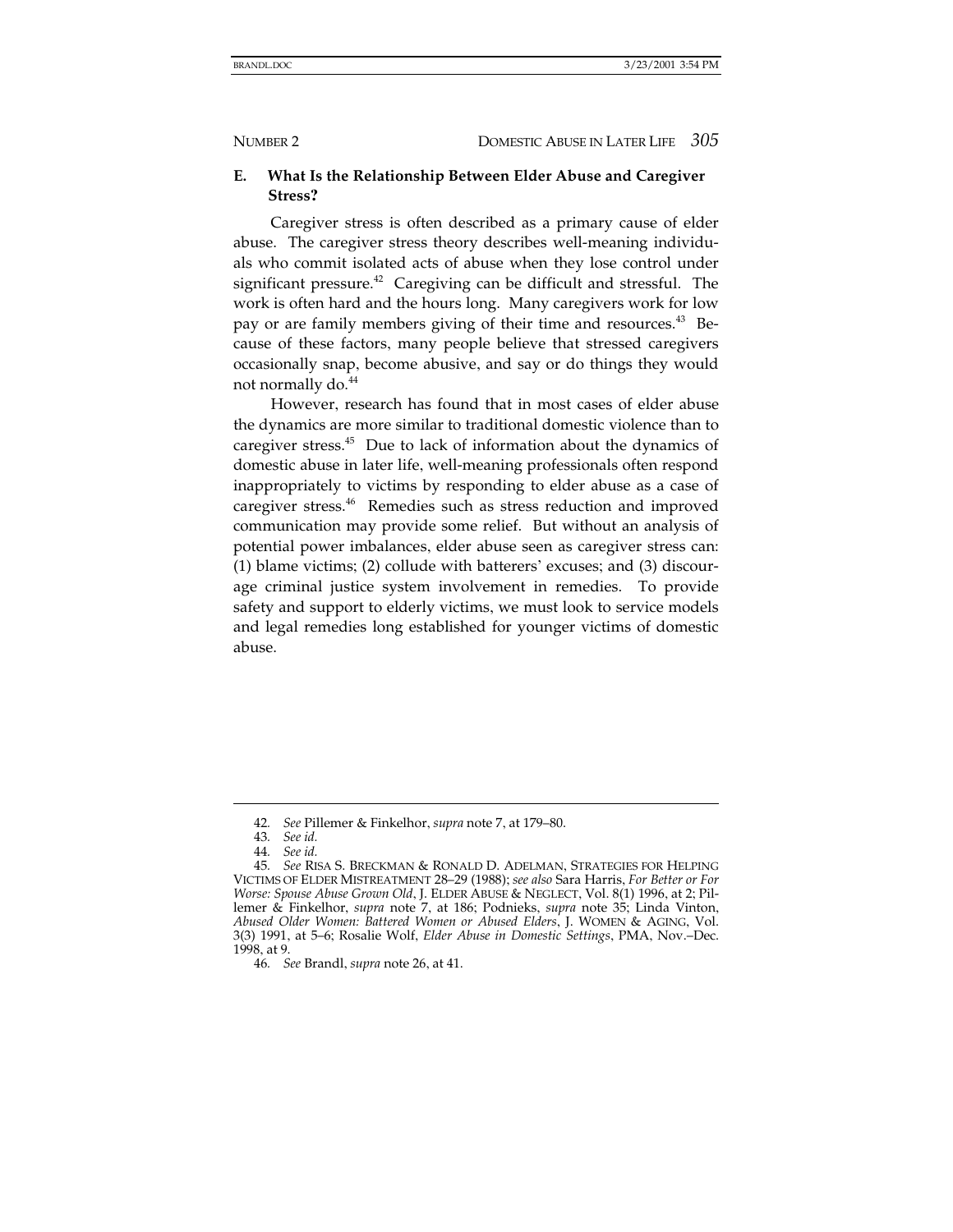-

**306** *The Elder Law Journal* **VOLUME 8** 

## **III. What Can Professionals Do to Help Intervene?**

### **A. Identifying Abuse**

Family violence occurs in all economic, religious, and racial groups.47 Any of a professional's elderly clients may be experiencing family violence. Developing a standard practice of interviewing clients privately and asking direct questions about abuse as part of the intake process may help spot victims of abuse.<sup>48</sup> The professional should look for specific signs of victimization or abusive behavior.<sup>49</sup> When possible, confidentiality should be ensured.

### **B. Interviewing Techniques**

Asking about abuse is not easy. Nevertheless, it should be done straightforwardly and sensitively, without experiencing or causing embarrassment. If the professional is a mandated reporter or will need to break confidentiality for any reason, the interview should begin by disclosing this information to the client. Indirect questions about the client's life can lead up to direct questions about abuse or fear of abuse.50 Evidence shows that victims of family violence gener-

<sup>47</sup>*. See, e.g.*, ROBERT BACHMAN & LINDA SALTZMAN, U.S. DEP'T OF JUSTICE SPECIAL REPORT, VIOLENCE AGAINST WOMEN: ESTIMATES FROM THE REDESIGNED SURVEY 4 (1995).

<sup>48</sup>*. See* Bonnie Brandl & Jane Raymond, *Unrecognized Elder Abuse Victims: Older Abused Women*, J. CASE MGMT., Vol. 6(2) 1997, at 65–66.

 <sup>49.</sup> Clients who have been abused may experience repeated "accidental" injuries that are suspicious; minimize injuries; appear isolated from friends, family, and church; lack access to financial resources, transportation, or supportive social services; consistently defer to a certain family member; refer to a family member's anger or temper; express fears of being harmed; flee from home; show signs of alcohol or drug abuse; exhibit signs of depression; consider or attempt suicide; miss appointments and fail to follow through on legal plans; present as a "difficult client"; or may exhibit fear or reluctance to speak to those in authority about family matters. Suspected abusers may appear overly charming, attentive, or protective of the victim; control most of victim's daily activities; refuse to leave you alone with your client; verbally abuse the client or your staff; frequently interrupt or speak for the victim; give reasonable explanations for all suspicious injuries or behavior; blame the victim for relationship and other life problems; allude to victim's dementia, loss of physical abilities due to aging, failing health, and diminished mental capacity; attempt to convince you that the client is incompetent or crazy; or refuse to involve outside parties in the discussion of family matters. *See* WISCON-SIN COALITION AGAINST DOMESTIC VIOLENCE, *supra* note 31, at 5–6.

 <sup>50.</sup> Examples of indirect questions are: How are things going in your relationship? You mentioned to me that your partner (or an adult child) loses his temper. Can you tell me more about that? You seem to have some special concern about your partner (or an adult child). Can you tell me more?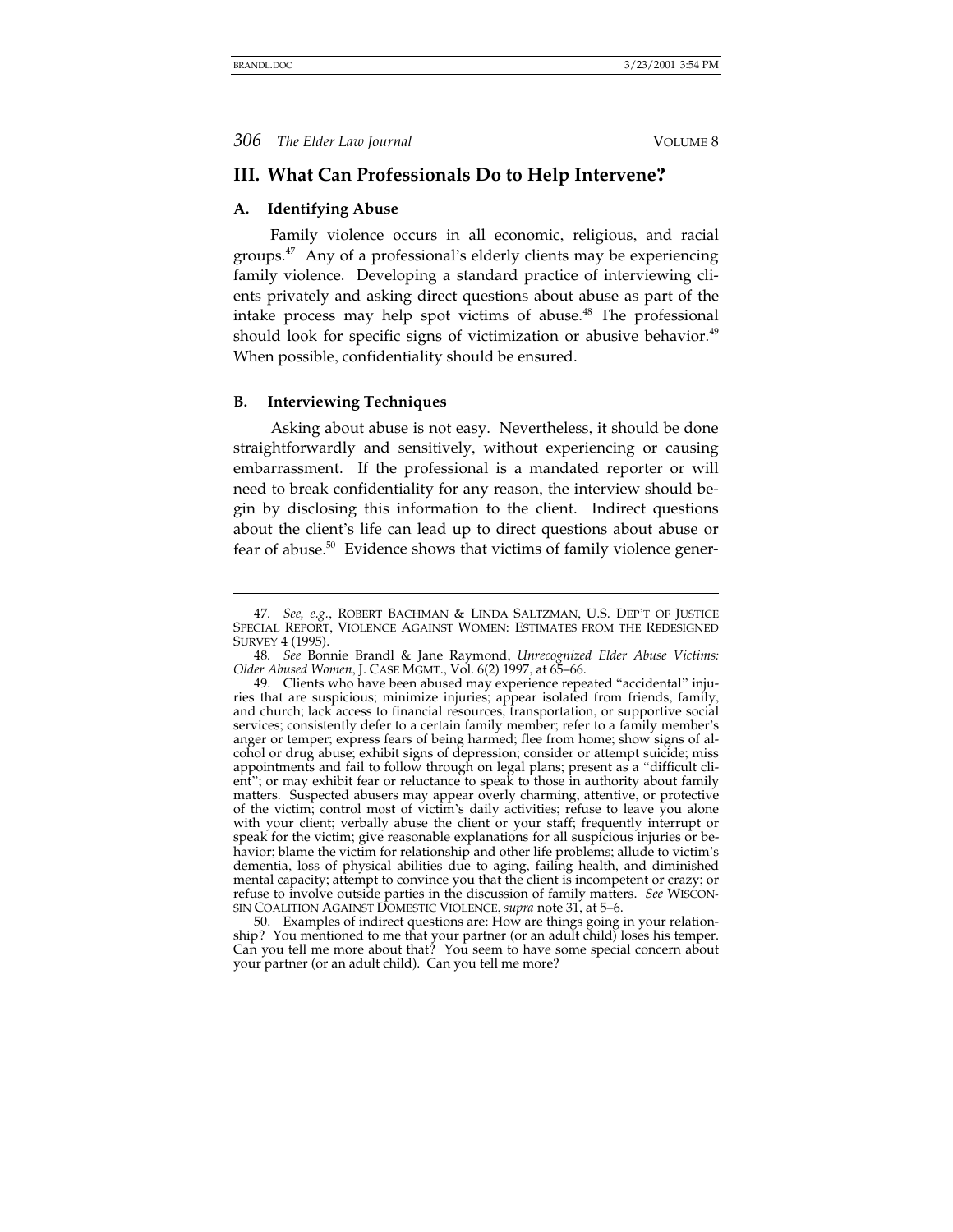ally respond positively to sensitive questioning from concerned professionals, 51 therefore such professionals should not be afraid to ask.

To ensure that questions about domestic abuse are routinely asked, a comfortable, private setting where interviews can take place should be designated. Because anyone can be an abuser (including family members or guardians), professionals should try to interview the client alone. The client should have an opportunity to talk freely and confidentially without fear of retaliation. A reliable interpreter for non-English-speaking or hearing-impaired patients must be made available. Essential to the success of the interview is believing what the victim says. Too often victims' accounts are discounted or erroneously labeled as "he's suffering from dementia" or "she's codependent."52 The professional should make clear and affirming statements that violence is unacceptable under all circumstances.

If the older person denies abuse is occurring or refuses to talk, the efforts have not been in vain. The victim may believe she cannot escape the abuse and will be in greater danger if she reveals what is happening to her. Her past attempts to get help may have been futile and/or resulted in an escalation of the violence. Often the victim has tried telling friends, family members, and professionals that something was wrong.<sup>53</sup> Too often she has been blamed for the abuse, or encouraged to stay and try harder.<sup>54</sup> Language and cultural barriers may also prevent the victim from confiding in a professional.<sup>55</sup> Initial attempts to broach the topic may prove beneficial at a later date.<sup>56</sup> Often victims remember kind, supportive words of encouragement and referrals, even if they do not take action immediately.

The question of whether to stay or to leave is a difficult one for victims of abuse. Some victims of family violence stay with abusive family members. They stay out of fear of being alone, real or per-

Examples of direct questions are: Are you afraid of your partner (or an adult child)? What does your partner (or adult child) do that frightens you? Many women come to me with injuries like yours and tell me a family member has hurt them. Is this happening to you? Have you even been punched, kicked, hit, or hurt in any way by a member of your family? Were you threatened or forced to do things you did not want to do? Are you ever forced to engage in sexual behavior against your will?

<sup>51</sup>*. See* WISCONSIN COALITION AGAINST DOMESTIC VIOLENCE, *supra* note 31, at 10.

<sup>52</sup>*. See id*. at 10–11.

<sup>53</sup>*. See id.* at 11.

<sup>54</sup>*. See id.* at 14.

<sup>55</sup>*. See id.* at 11.

<sup>56</sup>*. See id.*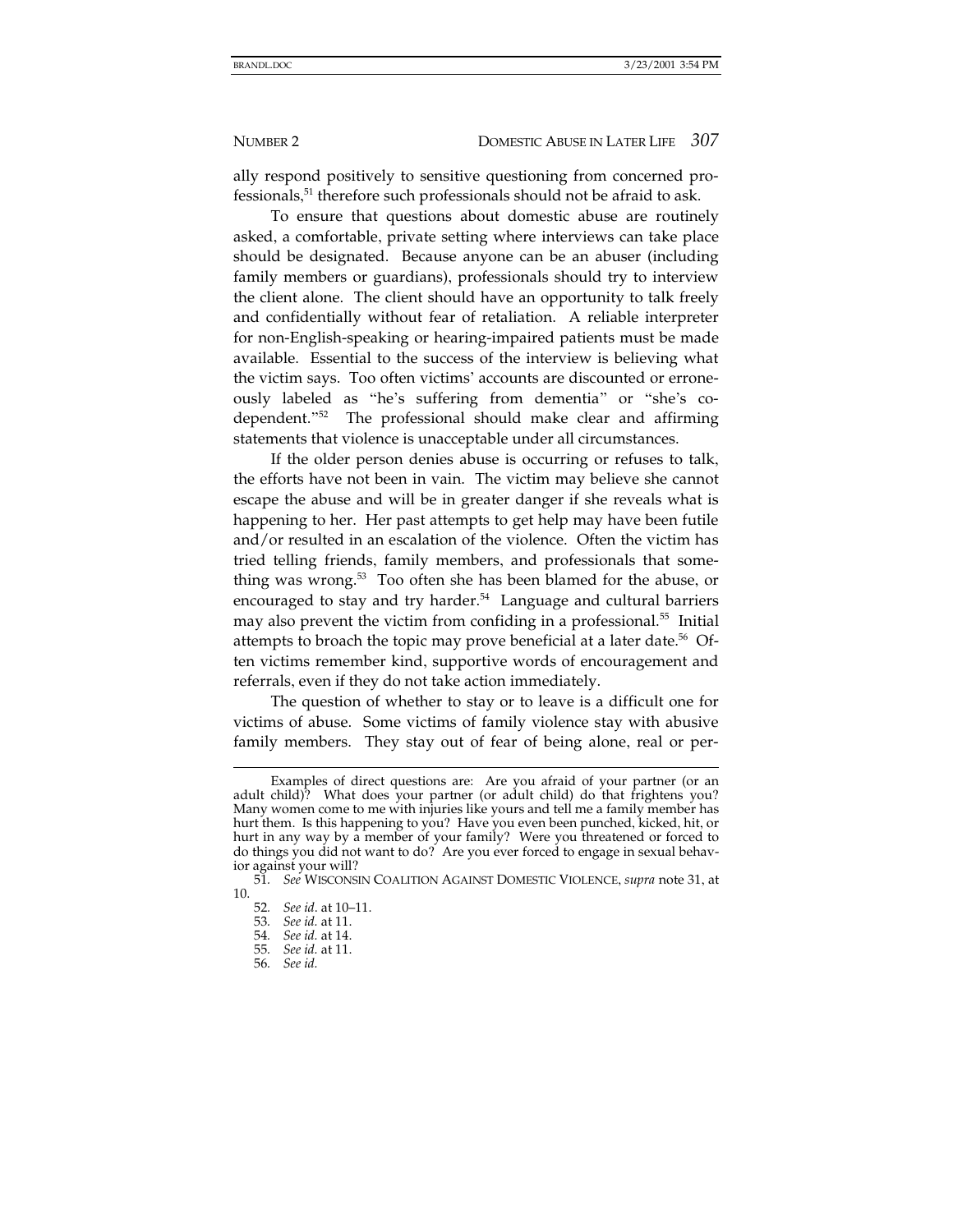ceived financial dependency, health concerns, generational ties, or spiritual and cultural values.<sup>57</sup> Many elderly victims fear retaliation. Research shows that victims are often at greatest risk of being seriously harmed or killed when they seek help or attempt to leave the abusive relationship.<sup>58</sup>

Some victims seek help and leave an abuser, only to return home later.<sup>59</sup> Many victims leave and return a number of times.<sup>60</sup> Often these victims leave with great hope that friends, family, and the community will support their new life.<sup>61</sup> Older victims of abuse encounter many obstacles to living free from abuse. They may find that they are criticized for leaving,  $62$  cannot find affordable housing,  $63$  or that the abuser stalks them. $64$  Terminating an abusive relationship is complex and difficult. Change of this magnitude often comes slowly and over time, especially for the elderly, who by virtue of aging, may already be experiencing many losses.<sup>65</sup>

## **IV. Legal Issues Impacting Elder Abuse**

When a professional is working with elderly clients who are potentially victims of abuse, he or she needs to be aware of several legal issues and the state's response to these issues. Because the client is both elderly and a victim of domestic abuse, the legal issues may be complex. The following section discusses assessment of competency,

 $\overline{a}$ 

60*. See id.* at 68.

61*. See* National Coalition for the Homeless, *Fact Sheet Number 8* (visited Oct. 7, 2000) <http://nch.ari.net/domestic.html>; Santa Clara County Probation Dep't, *Domestic Violence Information and Referral Handbook* (visited Oct. 7, 2000) <http:// www.growing.com/nonviolent>.

62*. See* Santa Clara County Probation Dep't, *Domestic Violence Information and Referral Handbook* (visited Oct. 7, 2000) <http://www.growing.com/nonviolent>.

63*. See* National Coalition for the Homeless, *Fact Sheet Number 8* (visited Oct. 7, 2000) <http://nch.ari.net/domestic.html>.

64*. See* CAROLE WARSHAW & ANNE GANLEY, SAN FRANCISCO FAMILY VIO-LENCE PREVENTION FUND, IMPROVING THE HEALTH CARE RESPONSE TO DOMESTIC VIOLENCE: A RESOURCE MANUAL FOR HEALTH CARE PROVIDERS 24 (1995).

65*. See* Carol Seaver, *Muted Lives: Older Battered Women*, J. ELDER ABUSE & NEGLECT, Vol. 8(2) 1996, at 11. Older women experience losses of health and social support as they age. *See id.* at 11–12. Other significant losses can include land and housing, access to employment, access to external support systems, and access to support from state or non-state organizations. *See id.* at 10.

<sup>57</sup>*. See id.* at 17.

<sup>58</sup>*. See* Mary Ann Dutton, *Understanding Women's Responses to Domestic Violence: A Redefinition of Battered Woman Syndrome*, 21 HOFSTRA L. REV. 1191, 1232 (1993).

<sup>59</sup>*. See, e.g.*, Kathleen Waits, *Battered Women and Their Children: Lessons from One Woman's Story*, 35 HOUS. L. REV 29, 44 (1998).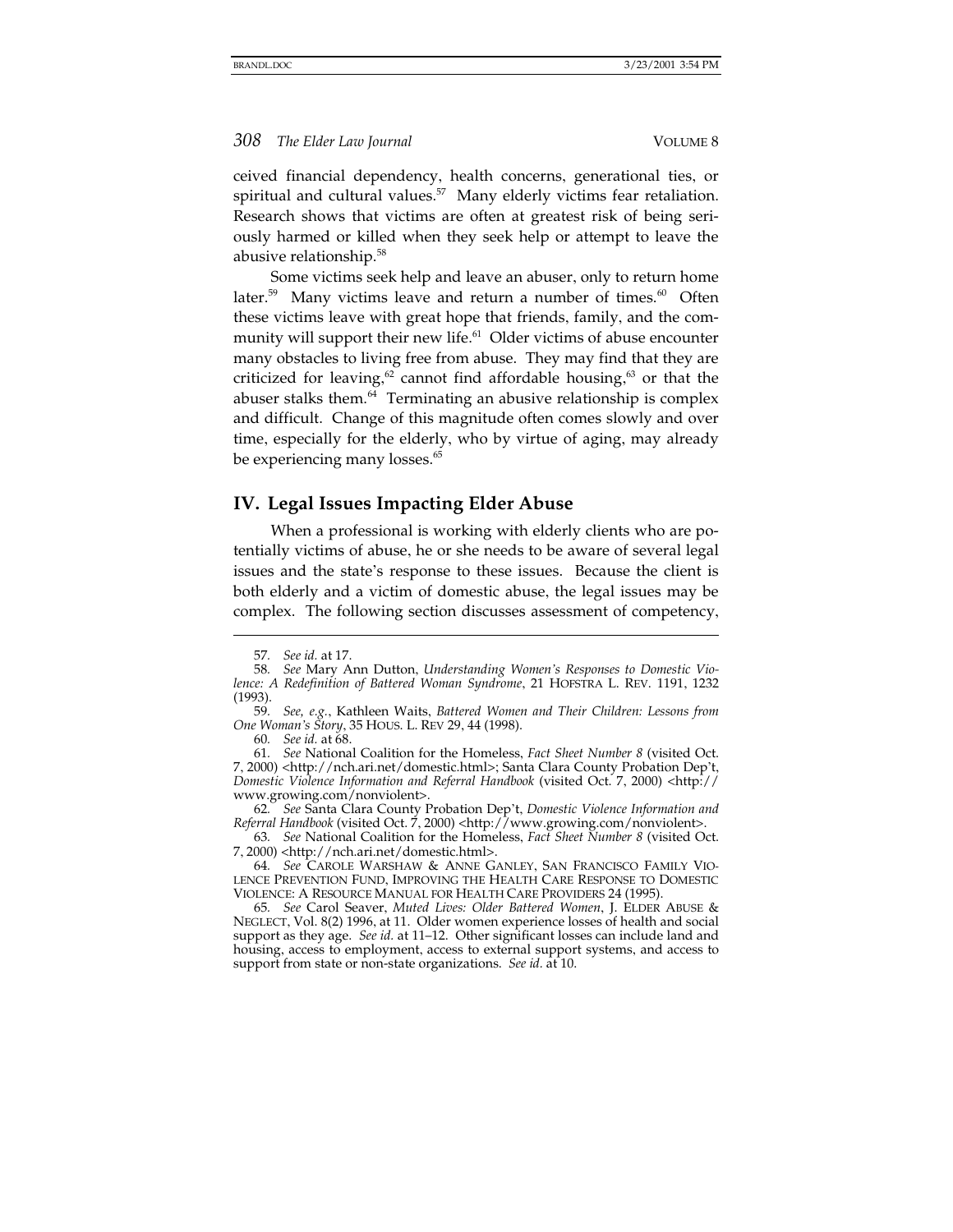-

NUMBER 2 DOMESTIC ABUSE IN LATER LIFE *309*

elder abuse reporting systems, mandatory arrest/pro-arrest and domestic abuse laws, crimes against the elderly, and civil remedies.

### **A. Competency/Incompetency**

The question of the client's competence or incompetence may arise early on. Professionals often question competency based on the behavior of the client or because they are told by a family member that the client is no longer competent.<sup>66</sup> On face value, this may seem easy to assess. However, many victims of domestic violence, both elderly and not, display symptoms which the legal system might label as incompetence which are actually manifestations of abuse.<sup>67</sup>

Prior to referring the client to a competency evaluation (preferably by a multidisciplinary medical team), the state's laws governing standard of incompetence and who makes this determination should be reviewed. States vary as to their definitions and procedures. Further, the person(s) responsible for the competency evaluation may or may not have adequate knowledge or training in issues of elder abuse, much less domestic violence in later life.

If, at the conclusion of the first interview, an elderly client appears incompetent, it should be determined if his or her competency has been questioned in the past. Has the diagnosis of incompetence occurred since the client has been in a living arrangement with a potentially abusive individual? As noted earlier, the most common abusers are family members (spouses/partners, adult children or adult grandchildren) or paid caregivers. $68$  If there is a history of questioned or documented incompetence, this history should be assessed as to whether it is credible. Has the diagnosis occurred seemingly quickly without a new medical condition to explain its rapid appearance (e.g., minor stroke)? Or has its rapid onset occurred since the client's living arrangement has included a person who may be an abuser?

<sup>66</sup>*. See* WISCONSIN COALITION AGAINST DOMESTIC VIOLENCE, *supra* note 31, at 18.

<sup>67</sup>*. See id* at 18. These behaviors include: Never voicing an opinion or frequently deferring to the other person (victims are often deferent to avoid or lessen conflict with the abuser); appearing confused or unaware of what is occurring (abusers frequently mislead or withhold information on important matters); appearing absent-minded or unable to track conversation (which may result from a victim's sleep or nutrition deprivation, or mismanagement of the victim's medications by the abuser). *See id.*

<sup>68</sup>*. See* Administration on Aging, *supra* note 23, at pt. G.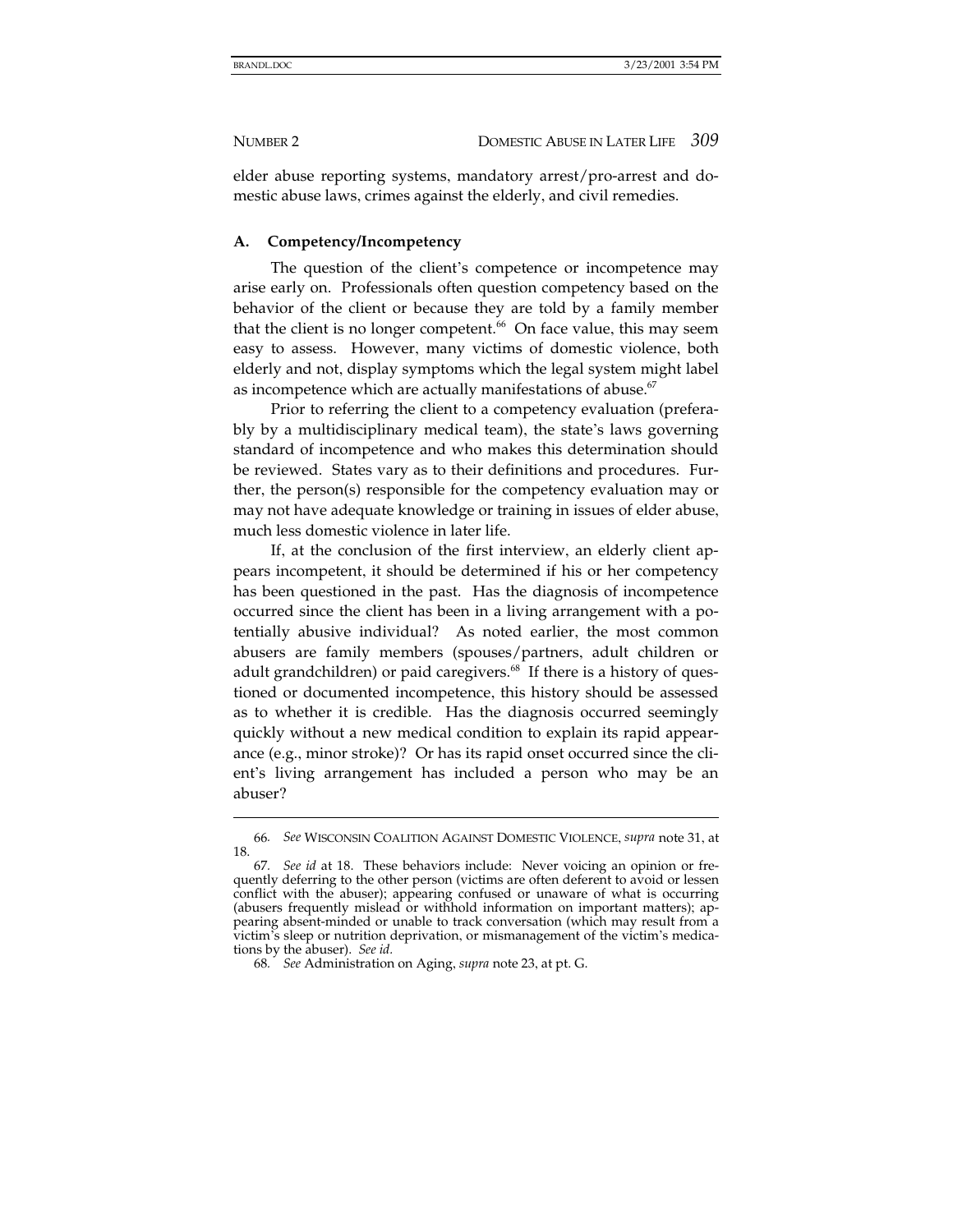$\overline{a}$ 

## *310 The Elder Law Journal* VOLUME 8

If it is determined that there is some reason to question the client's competence, the professional should conduct a second and third follow-up interview. The second interview of the client takes place without the suspected abuser present. The client should be well rested and have received proper food and, if applicable, medications. Some clients experience what is known as "sundowner syndrome," the tendency among persons with dementia for the memory to become more disjointed or impaired at the end of the day.<sup>69</sup> In such cases, mid to late morning meetings are often preferable.

Legal incompetence and limited abilities should not be confused. Some elderly display a lessening of mental and/or physical abilities. If the person is being threatened or abused by a loved one, she may appear even more limited.<sup>70</sup> Again, the client must be assessed outside the influence of the person who potentially is causing harm. The second interview should begin with questions about the client's background, where she grew up, childhood activities, how the world has changed, and what the client would like to see change for elderly persons in our society. Questions such as these are designed to put the elderly person at ease while allowing the listener an opportunity to determine if the elderly person is lucid, tracking the past from the present, and able to articulate what he or she thinks.

Next, the professional should interview this same client in the presence of the person suspected of elder abuse. Changes in the client's affect, eye contact, ability to track and answer questions, and willingness (or in this case, unwillingness) to share information about herself in the family member's presence must be given notice. It is best to conduct these two interviews at a time when the elderly person has enough stamina to talk for some length of time. If necessary, the final interview could be conducted at the same time of day on another day. $71$ 

<sup>69</sup>*. See* Cognitive Neurology & Alzheimer's Disease Ctr., Northwestern Univ. Med. School, *Question and Answer Archive* (visited Sept. 5, 2000) <http://www. brain.nwu.edu/care/QvA/QvA-sundowning.html>.

<sup>70</sup>*. See generally* WISCONSIN COALITION AGAINST DOMESTIC VIOLENCE, *supra* note 31.

 <sup>71.</sup> Suggestions for screening an incompetent person include: using a multidisciplinary medical team, videotaping the interview in the event the victim may be unavailable for court, and considering the client's age and limitations. *See* Dennis J. Morris, *Interviewing Cognitively Impaired Victims*, PROSECUTOR'S BRIEF, Vol. 21(2) 1999, at 11.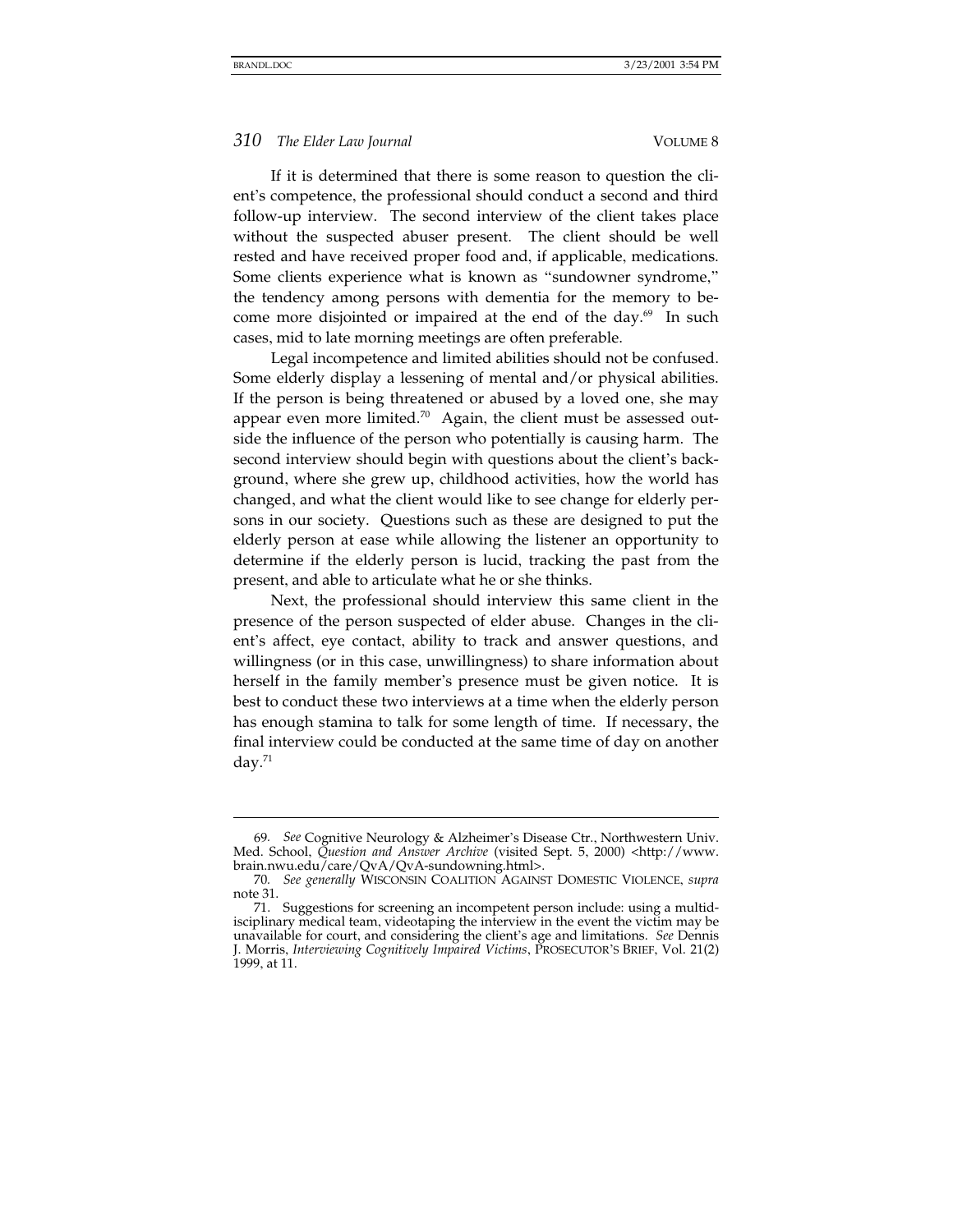Even in cases where there are suspicions that the client is legally incompetent, investigating allegations of abuse independently should be considered. It is not uncommon for an abusive family member or caretaker to strongly state that alleged abuse is a result of the client's incompetence.<sup>72</sup> Often caregiver stress will be used to justify abusive behavior.<sup>73</sup> It is important to realize that providing support to the abuser will not protect the safety of the client. Competency issues are important in forming a decision on the illegality of certain actions against the client, but regardless of mental status, the safety of the client must be considered foremost in all decisions.

Attorneys are subject to Model Rule 1.14, which discusses ethical obligations when a client has a disability.<sup>74</sup> However, it may be difficult for an attorney to determine the capacity of a client.<sup>75</sup> Several sources discuss possible interpretations of Model Rule 1.14.<sup>76</sup> Although an attorney may need to assess competency, competency should not be confused with the client's so called "poor judgment." The client's decision to stay in an abusive situation, for safety or other reasons, is not an indication of incompetence.

### **B. Elder Abuse Reporting System**

As noted earlier, all states have an elder abuse/adult protective service reporting system(s).<sup>77</sup> The definition of abuse and how these systems operate vary from state to state.<sup>78</sup> Most states mandate reporting of any suspected or observed elder abuse.<sup>79</sup> Six states (Colorado, New Jersey, New York, North Dakota, South Dakota, Wisconsin) mandate only that there be a place to which elder abuse may be reported. $80$  Once reported, the system of response varies. $81$ 

<sup>72</sup>*. See id.* at 41.

<sup>73</sup>*. See* FROLIK & KAPLAN, *supra* note 9, at 461.

 <sup>74.</sup> MODEL RULES OF PROFESSIONAL CONDUCT Rule 1.14 (1998).

<sup>75</sup>*. See* Daniel L. Bray & Michael D. Ensley, *Dealing with the Mentally Incapacitated Client: The Ethical Issues Facing the Attorney*, 33 FAM. L.Q. 329, 333 (1999).

<sup>76</sup>*. See id.*

There are several theories on how a lawyer should make the critical threshold determination of whether the client has an impaired capacity, subjecting the client to Model Rule 1.14. In general, being decisionally impaired is an inability to understand, deliberate, or reach conclusions about relevant matters.

*Id.*

<sup>77</sup>*. See* A.B.A. Comm'n on Legal Problems of the Elderly, *supra* note 16.

<sup>78</sup>*. See id.*

<sup>79</sup>*. See infra* Appendix A.

<sup>80</sup>*. See id.*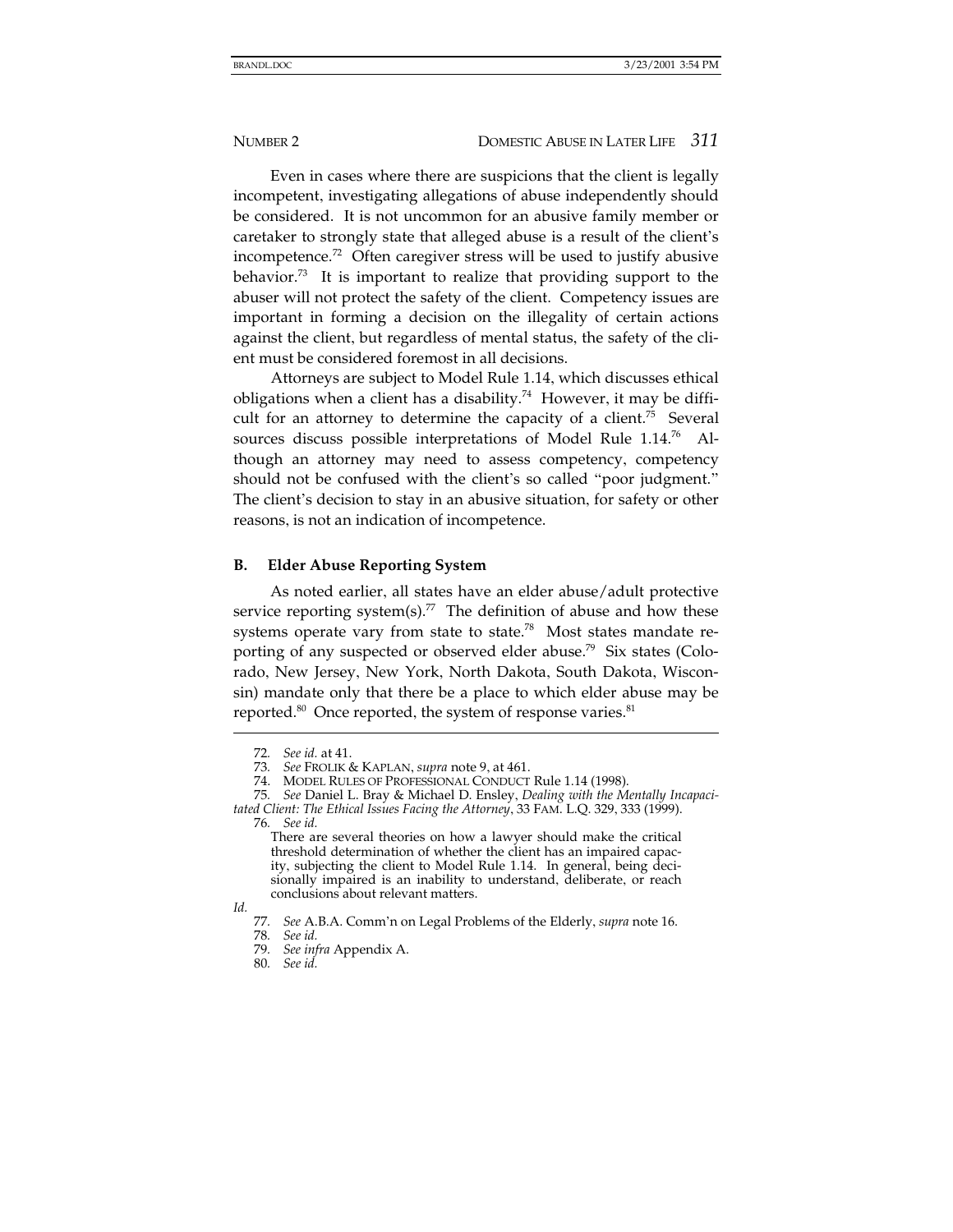$\overline{a}$ 

*312 The Elder Law Journal* VOLUME 8

Lawyers and other professionals may face an ethical dilemma in states with mandatory reporting laws. Some states require lawyers to report abuse.<sup>82</sup> In other states health care providers, social workers, or

Any attorney, physician, osteopath, podiatrist, chiropractor, dentist, psychologist, any employee of a hospital as defined in sections 3701.01 of the Revised Code, any nurse licensed under Chapter 4723 of the Revised Code, any employee of an ambulatory health facility, any employee of a home health agency, any employee of an adult care facility as defined in section 3722.01 of the Revised Code, any employee of a community alternative home as defined in section 3724.01 of the Revised Code, any employee of a nursing home, residential care facility, or home for the aging, as defined in section 3721.01 of the Revised Code, any senior service provider, any peace officer, coroner, clergyman, any employee of a community mental health facility, and any person engaged in social work or counseling having reasonable cause to believe that an adult is being abused, neglected, or exploited, or is in a condition which is a result of abuse, neglect or exploitation shall immediately report such belief to the county department of job and family services. This section does not apply to employees of any hospital or public hospital as defined in section 5122.01 of the Revised Code.

*Id*.; *see also* ARIZ. REV. STAT. ANN. § 46-454(B) & (J) (West. 1998).

An attorney, accountant, trustee, guardian, conservator or other person who has responsibility for preparing the tax records of an incapacitated or vulnerable adult or a person who has responsibility for any other action concerning the use of preservation of the incapacitated or vulnerable adult's property and who, in the course of fulfilling that responsibility, discovers a reasonable basis to believe that exploitation of the adult's property has occurred or that abuse or neglect of the adult has occurred shall report or cause reports to be made of such reasonable basis to a peace officer, to a protective services worker or to the public fiduciary of the county in which the incapacitated or vulnerable adult resides. . . . All of the above reports shall be made immediately in person or by telephone and shall be followed by a written report mailed or delivered within forty-eight hours or on the next working day if the forty-eight hours expire on a weekend or holiday.... Any person who violates any provision of this section is guilty of a class 1 misdemeanor.

*Id*. The statute does not provide for abrogation of the privilege nor does it provide an exception for the attorney who learns of abuse through this abusive client. *See* MONT. CODE ANN. § 52-3-811(3)(f) (1999). "Professionals and other persons required to report are: (f) an attorney, unless the attorney acquired knowledge of the facts required to be reported from a client and the attorney-client privilege applies." *Id*.

*See id.* Note: these laws only refer to the reporting of abuse to Adult Protective Services. State laws may mandate specific professionals to report abuse and these laws are not included**.** 

<sup>82</sup>*. See* NEV. REV. STAT. ANN § 200.5093(4)(f) (Michie 2000). "A report must be made pursuant to subsection 1 by the following persons: . . . Every attorney, unless he has acquired the knowledge of abuse, neglect, exploitation or isolation of the older person from a client who has been or may be accused of such abuse, neglect, exploitation or isolation." *Id.; see also* OHIO REV. CODE ANN.  $\check{S}$  5101.16(A)(6)(g)(ii) (Anderson 2000).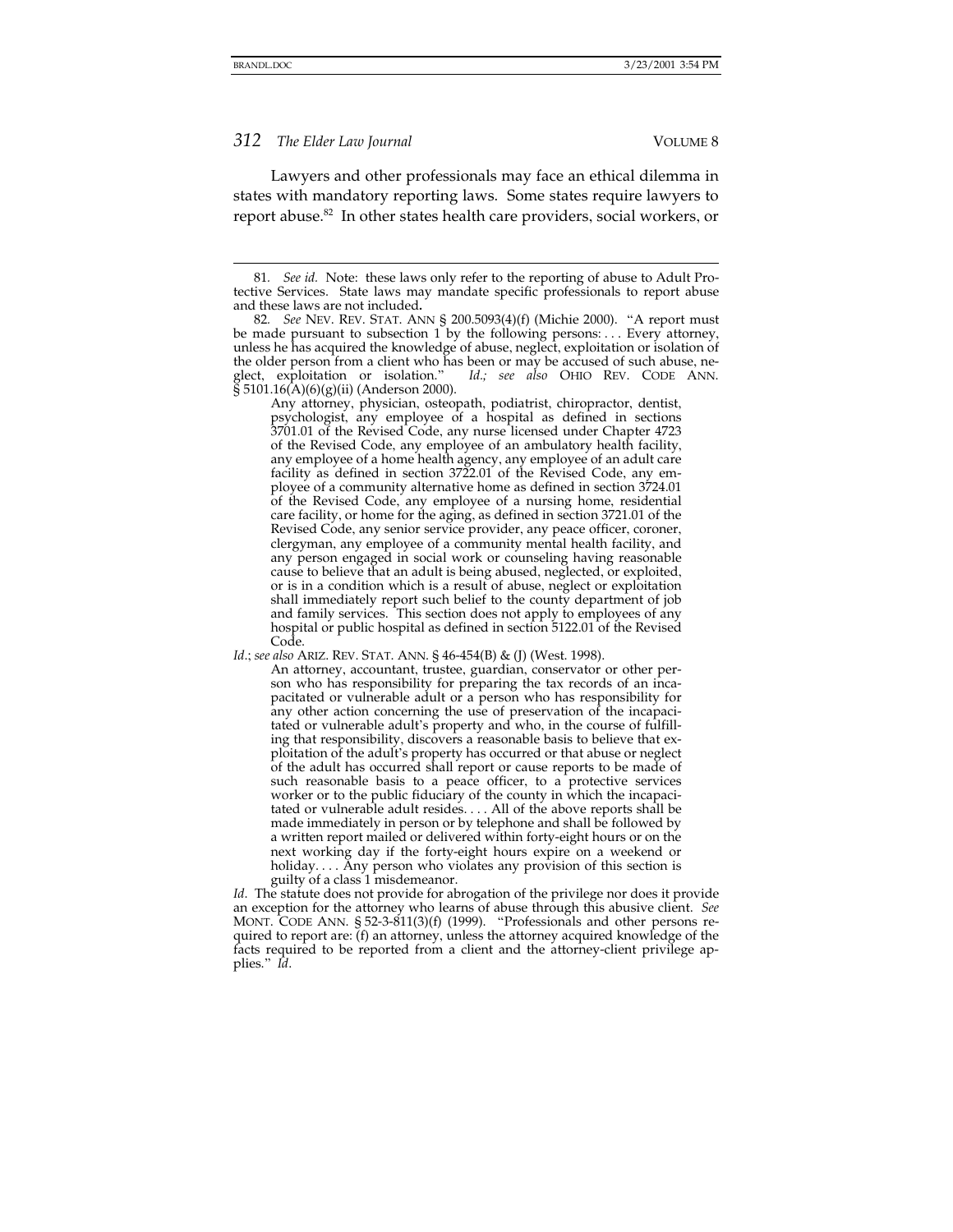other professionals are mandated reporters.<sup>83</sup> In twelve states, "any person" is required to report elder abuse.<sup>84</sup> How does this mandate interplay with professional ethical rules of confidentiality and client privilege? An older person may discuss abuse with a professional and want the information to stay confidential. In states which present such an ethical dilemma, professionals must weigh issues such as professional confidentiality guidelines and legal obligations.

Adult protective services (APS) or their equivalents are social service agencies mandated to investigate cases of elder abuse or abuse of a vulnerable adult.<sup>85</sup> Calls come to a central agency, which assigns a trained worker to investigate the allegations of abuse and/or neglect.<sup>86</sup> State statutes vary on how immediately a worker must respond. $87$  In some states, alleged victims may refuse the investigation. $88$ In other states, an investigation is completed but competent clients have the right to turn down services.<sup>89</sup>

The role of the APS investigative team and law enforcement varies. In some states, law enforcement has no role in alleged elder abuse reported to adult protective services or its equivalent—the agency responsible for receiving and/or investigating allegations of elder abuse.<sup>90</sup> Professionals must be aware of what role law enforcement has in elder abuse investigations and what training law officers have in domestic violence, specifically domestic violence in later life. Conversely, some states may have APS workers who have not been

<sup>83</sup>*. See, e.g.*, ARIZ. REV. STAT. § 46-454 (2000); DEL. CODE ANN. tit. 31, § 3910 (2000); D.C. CODE ANN. § 6-2503 (2000); WIS. STAT. ANN. § 146.995 (1999).

<sup>84</sup>*. See* FLA. STAT. ANN. § 415.1034 (West 1998); KY. REV. STAT. ANN. § 209.030 (Banks-Baldwin 1998); LA. REV. STAT. ANN. § 403.2(C) (West 1998); N.H. REV. STAT. ANN. § 161-F:46 (1994); N.M. STAT. ANN. § 27-7-30 (Michie 2000); OKLA. STAT. ANN. tit. 43A, § 10-104 (West 2000); R.I. GEN. LAWS § 42-66-8 (1998); S.C. CODE ANN. § 43-35-25 (Law Co-op. 1999); TENN. CODE ANN. § 71-6-103 (1995); UTAH CODE ANN. § 62A-3-302 (1998); WASH. REV. CODE ANN. § 74.31.030 (West 1989); WYO. STAT. ANN. § 35-20-103 (Michie 1998).

<sup>85</sup>*. See, e.g.*, ALASKA STAT. § 47.24.013 (Michie 1998); DEL. CODE ANN. § 3903 (Michie 1997).

<sup>86</sup>*. See, e.g.*, ARK. CODE ANN. § 5-28-201 (1997); FLA. STAT. ANN. § 415.104 (West 1998).

<sup>87</sup>*. See infra* Appendix A.

<sup>88</sup>*. See, e.g.*, FLA. STAT. ANN. § 415.1034; LA. REV. STAT. ANN. § 403.2(C); N.M. STAT. ANN. § 27-7-30.

<sup>89</sup>*. See, e.g.*, OKLA. STAT. tit. 43A, § 10-104; UTAH CODE ANN. § 62A-3-302.

<sup>90</sup>*. See infra* Appendix A.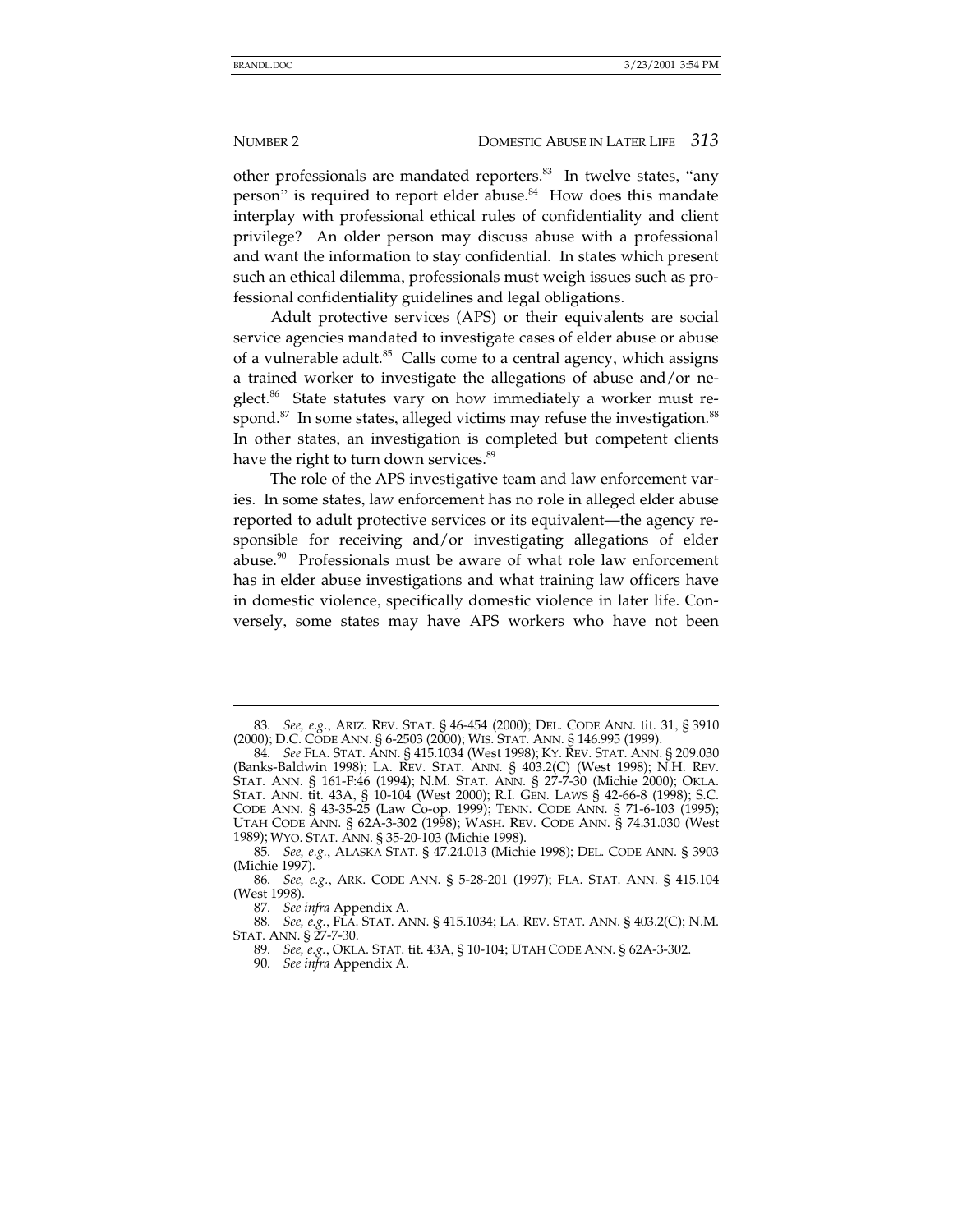trained on the dynamics of domestic abuse, but law enforcement officers may be very well versed on this subject. $91$ 

### **C. Mandatory Arrest/Pro-Arrest and Domestic Abuse Laws**

Domestic violence in later life poses very difficult considerations for the criminal justice system. For example, will the criminal justice system arrest and incarcerate an elderly man who has abused his elderly wife, knowing that the man is frail and has special medical needs? Will the criminal justice system arrest and incarcerate a mentally ill woman who is not taking her antipsychotropic medications and has struck and injured her elderly father? Will the justice system arrest and incarcerate an elderly woman's live-in caregiver (whom the county has spent months searching for), when the elderly woman claims the caregiver fondles her? Will the justice system arrest and incarcerate an elderly woman's daughter (who is developmentally disabled), when the daughter repeatedly slaps her incontinent mother? Policies and practices vary from community to community.<sup>92</sup>

Most states have either a domestic violence mandatory arrest or pro-arrest law.93 An arrest is mandated if specified behavior occurs between persons in a certain relationship as defined by law. $94$  Some states have a pro-arrest law stating that the officer *may* arrest if certain conditions exist, but does not mandate an arrest in all circumstances.<sup>95</sup> Again, the professional will need to determine if the law includes elderly victims of abuse and includes the types of abuse that occur against the elderly.<sup>96</sup> For example, if elderly victims are excluded, the ramifications are potentially more lethal. In some states which have a mandatory arrest law, the person is arrested for whatever criminal offense he or she has committed. $97$  Regarding sexual offenses, state laws may include such behaviors as marital rape, exposure to genitals,

 <sup>91.</sup> *See, e.g.*, Lakeland Police Dep't Domestic Abuse Response Team (visited Oct. 23, 2000) <http://www.lpd.lakeland.net/nsb/spec\_ops/dart.html>.

<sup>92</sup>*. See* ALASKA STAT. §§ 47.24.010–.24.900 (Michie 1999); *cf.* COLO. REV. STAT. ANN. §§ 26-32-101, 26-3.1-106 (West 2000).

<sup>93</sup>*. See infra* Appendix A.

<sup>94</sup>*. See* Marion Wanless, Note, *Mandatory Arrest: A Step Towards Eradicating Domestic Violence, But Is It Enough?*, 1996 U. ILL. L. REV. 533, 534.

<sup>95</sup>*. See id.* at 543.

<sup>96</sup>*.* See *infra* Appendix A to determine whether a state has a mandatory arrest law and whether the law is inclusive of elder abuse.

<sup>97</sup>*. See generally* Wanless, *supra* note 94, at tbls. A.2–A.3. Applicable criminal offenses may include battery, reckless injury, disorderly conduct, sexual assault, theft, and criminal damage to property.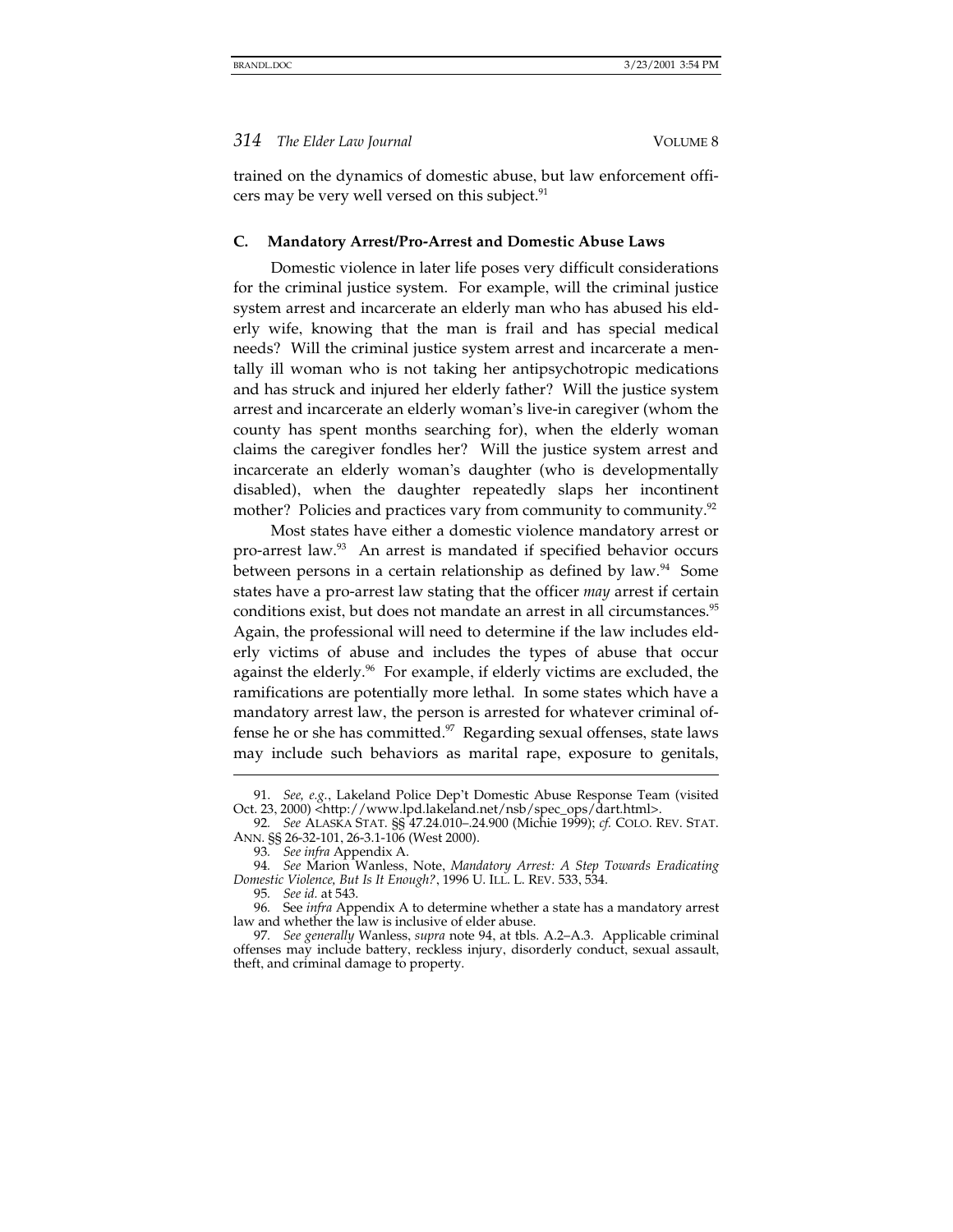forced sexual activity, or forced viewing of sexual material. Too often, professionals do not consider sexual abuse of the elderly, do not ask appropriate questions, or ignore evidence of sexual abuse.<sup>98</sup> In cases like Meredith's, caregivers or family members, including husbands or adult sons, may be sexually abusing older victims.

Some states have a separate domestic abuse statute defining the offenses for which a person can be arrested for domestic abuse and under what circumstances they may be arrested. $99$  However, many of these states' offenses focus on physical or sexual assault, and fail to include common offenses against the elderly, such as crimes of financial exploitation or abuse/neglect by a caregiver. $100$ 

Domestic abuse laws can be important interventions when dealing with elder abuse. The civil elder abuse reporting system may fail to do more than make note of the report. Each state should clearly define adult protective service workers' and law enforcement officers' responsibilities and roles in investigating cases. When law enforcement is called to intervene at the time of the incidence of violence, they can be instrumental in stopping the violence. A victim in crisis is more likely to give true statements about the incident,<sup>101</sup> which, under the law of evidence, can later be used as an excited utterance exception to the hearsay rule.<sup>102</sup> However, when law enforcement is called to investigate after the fact, they are likely to get a different response from the victim. $103$  The victim may minimize the incident or simply deny the abuse. With arrest and prosecution, the criminal justice system has the authority to take action, which will ensure victim safety and hold abusers accountable.

## **D. Crimes Against the Elderly**

Some states also have separate offenses for crimes against the elderly—which might include offenses not encompassed by the mandatory arrest and/or domestic abuse laws.<sup>104</sup> A professional should

<sup>98</sup>*. See* Holly Ramsey-Klawsnik, *Interviewing Elders for Suspected Sexual Abuse*, J. ELDER ABUSE & NEGLECT, Vol. 5(1) 1991, at 6.

<sup>99</sup>*. See generally* Wanless, *supra* note 94, at tbls. A.2–A.3.

<sup>100</sup>*. See infra* Appendix A.

<sup>101</sup>*. See* 6 JOHN HENRY WIGMORE, EVIDENCE IN TRIALS AT COMMON LAW § 1747 (James H. Chadbourn ed., 1976).

<sup>102</sup>*. See id.*

<sup>103</sup>*. See* Wanless, *supra* note 94, at 544–47.

 <sup>104.</sup> *See, e.g.*, 320 ILL. COMP. STAT. § 20/1 (West 2000).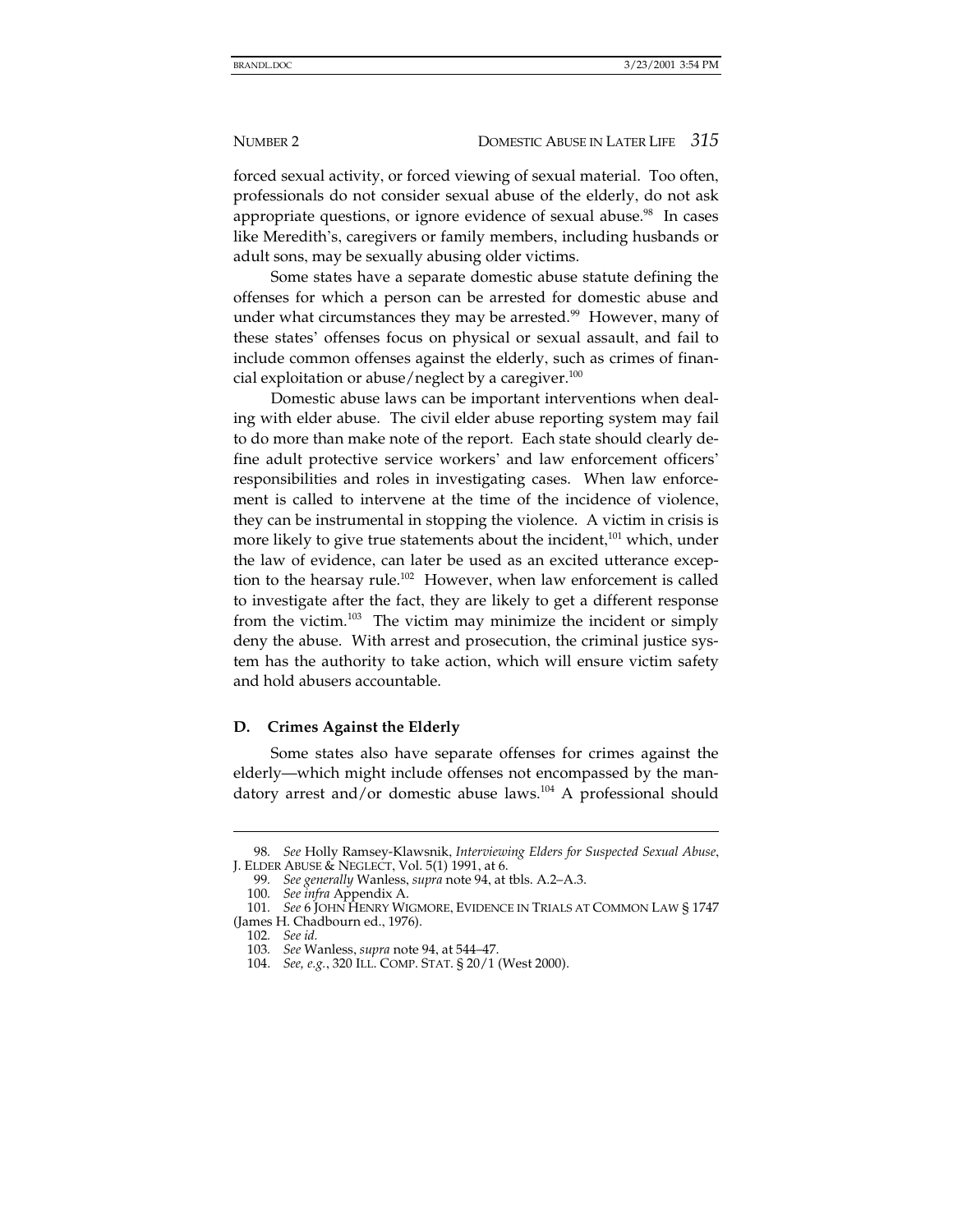always determine whether his or her state's statutes include elderly persons as potential victims of such crimes. Crimes might include abuse against elderly or vulnerable adults, presumption of increased harm if the person is over a certain age, theft or other financial crimes against an elderly person.<sup>105</sup> For example, in the introductory scenario, Meredith's son is stealing her Social Security checks and possessions. In the future he may try to get power of attorney or the deed to her home. As an attorney, one should check state law to determine what is considered financial exploitation, neglect, or abandonment in the state.

## **E. Restraining Orders**

-

In addition to criminal justice issues, restraining orders may be used to assist a victim of domestic abuse in later life. However, elderly victims may find them of limited value. For example, as noted in the section pertaining to mandatory arrest and domestic violence laws, the definition of abuse may not cover the types of abuse frequently experienced by elderly victims, such as financial exploitation or forms of sexual coercion.<sup>106</sup> The definition of the abuser may exclude caregivers (live in or not), a family member not related by blood, or family members who are not covered by the law's definition, such as in-laws or stepchildren.<sup>107</sup> For example, Meredith may have been eligible for a restraining order in some states because her son lives with her.<sup>108</sup> In other states, if the eligibility definition for a domestic violence restraining order is narrowly defined to include only spouse/partner relationships, she might not be eligible.<sup>109</sup>

### **F. Remedies for Abuse of Financial Power of Attorney**

Elderly individuals can be abused by the agents to whom they have granted medical or financial power of attorney. Contrary to

 <sup>105.</sup> *See* LISA NERENBERG, SAN FRANCISCO GOLDMAN INST. ON AGING, FOR-GOTTEN VICTIMS OF ELDER FINANCIAL CRIME AND ABUSE (1999); Candace Heisler & Jane Tewksbury, *Fiduciary Abuse of the Elderly: A Prosecutor's Perspective*, J. ELDER ABUSE & NEGLECT, Vol. 3(4) 1991, at 23–39.

<sup>106</sup>*. See supra* notes 92–103 and accompanying text.

<sup>107</sup>*. See, e.g.*, 750 ILL. COMP. STAT. § 60/103(6); LA. REV. STAT. ANN. § 46:2136 (West 2000).

<sup>108</sup>*. See, e.g.*, 750 ILL. COMP. STAT. 60/103(6); OR. REV. STAT. § 107.718 (2000).

<sup>109</sup>*.* See *infra* Appendix A to check state laws to determine whether another type of restraining order (e.g., harassment order) may be helpful for clients.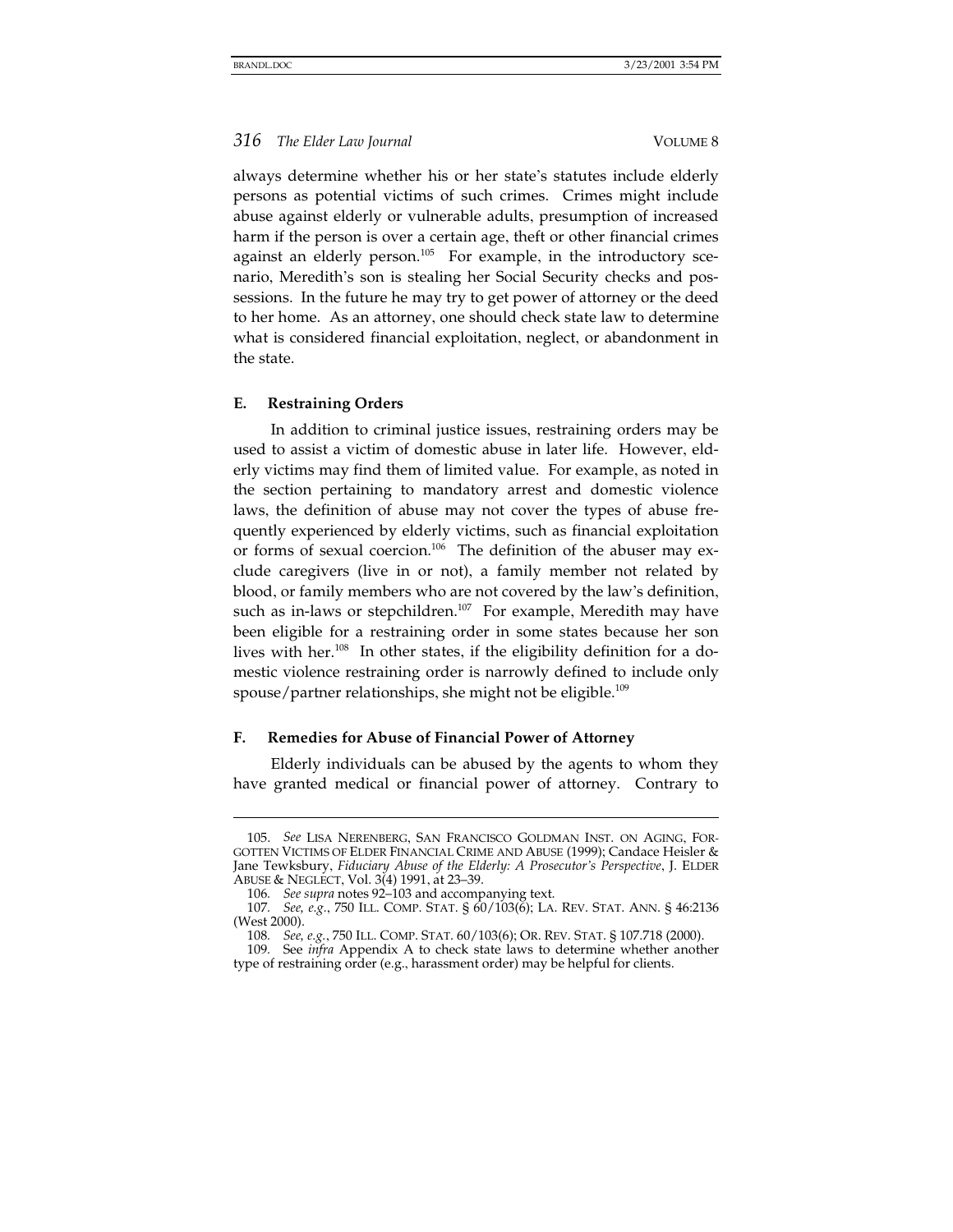popular belief, financial power of attorney documents are not blank checks authorizing agents to do whatever they wish with the principal's financial holdings.110 Despite certain language in power of attorney documents, a wide range of legal remedies exist for addressing power of attorney financial exploitation.<sup>111</sup> Remedies may include an action in tort for either damages (holding the agent liable) or return of property.112 Remedies may also include such actions as conversion, fraud or misrepresentation, breach of contract, or an action for accounting. $^{113}$ 

Additional civil actions can be taken for the protection of the elder. If the abusive agent is living with the elderly individual under a tenancy-at-will arrangement, the elderly individual can evict the agent in most states.114 State laws vary as to the notification period required to terminate this type of lease.<sup>115</sup> Other protection actions might include a request for a conservator, a request for a guardian, a petition to review the agent's performance, or executing a new power of attorney.

In addition to these, a number of other actions may be creatively devised against the agent to remedy abuses of financial power of attorney.

<sup>110</sup>*. See* RESTATEMENT (SECOND) OF AGENCY § 382 (1977).

<sup>111</sup>*. See id.* § 399.

<sup>112</sup>*. See id.* Conversion generally involves an agent wrongfully taking authority over a principal's property by depriving the principal of the possession of that property either permanently or for an indefinite time frame. *See* RESTATEMENT (SECOND) OF TORTS § 222A (1965). Claims for fraud or misrepresentation may also be made if an agent makes statements to the principal, knowing those statements to be untrue, to induce the principal to take a certain action for the benefit of the agent only. *See* RESTATEMENT (SECOND) OF AGENCY § 403 (1977). A breach of contract may occur if the free agency of the principal has been destroyed, resulting in undue influence. *See id.* § 403. Closely related to undue influence is duress. A claim for duress should be considered whenever the agent has used force or threat of force to cause the principal to suffer financial loss to the benefit of the agent. *See generally* RESTATEMENT (SECOND) OF TORTS § 58. If the agent adversely influences expected inheritances to the principal, that agent may be charged with tortious interference. *See* J. DENNIS HYNES, AGENCY, PARTNERSHIP & THE LAW 50–52 (1997). Check state laws for the existence of and specific elements for tortious interference with expected inheritances. If an agent attempted to convince the principal to enter into a contractual relationship with the agent that is extremely favorable to the agent, and the elderly individual is either incompetent or marginally competent, an action alleging that the principal lacked the mental capacity to enter into such a contract is possible.

<sup>113</sup>*. See* RESTATEMENT (SECOND) OF AGENCY § 399.

<sup>114</sup>*. See* RESTATEMENT (SECOND) OF PROPERTY § 1.6 (1977).

<sup>115</sup>*. See id.*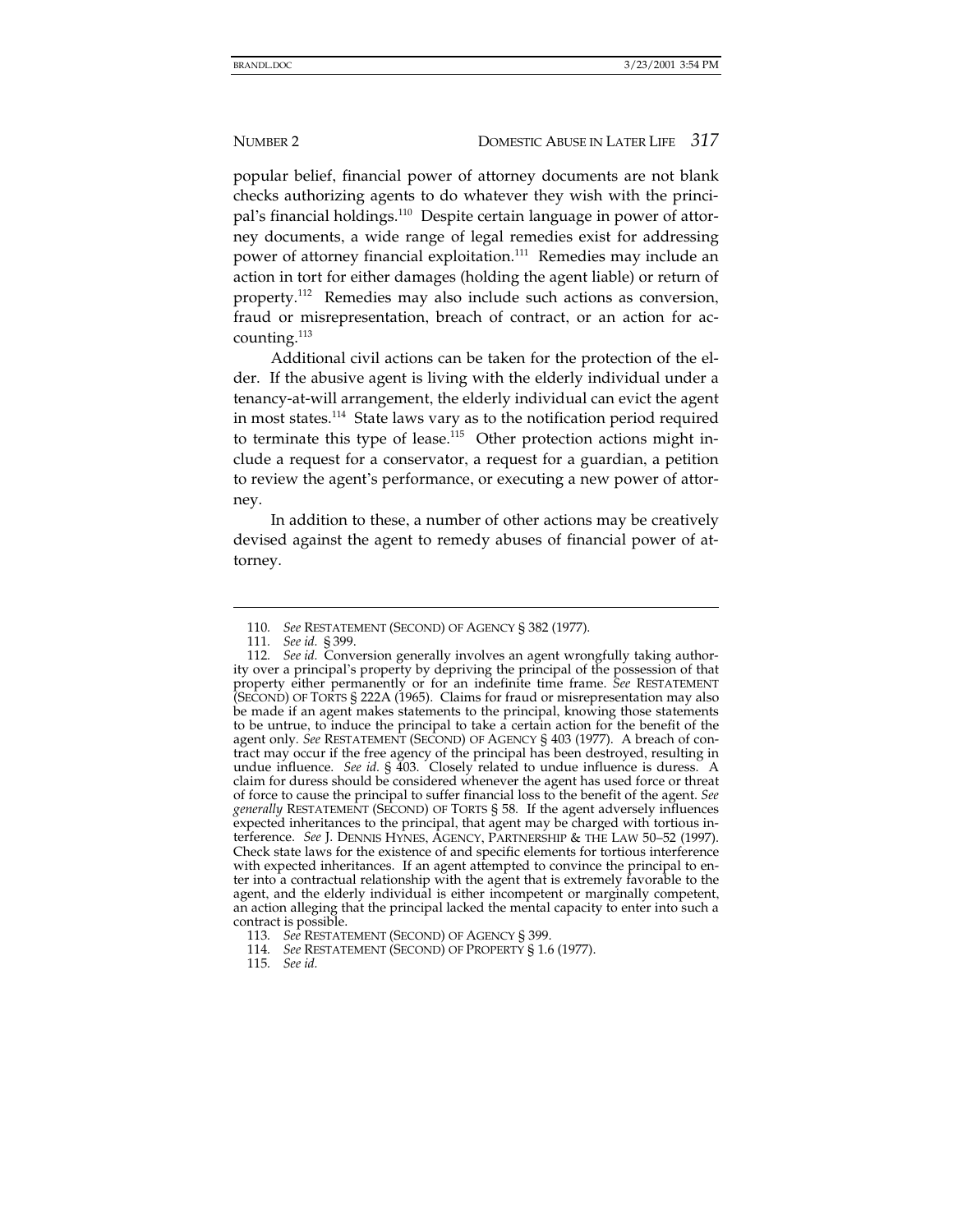### **G. Resources for Working with the Legal System**

It is useful to create a compilation of state laws, criminal and civil, which can be used by those who work with victims of elder abuse to quickly determine if there are any state laws which can be applied. The Wisconsin Coalition Against Domestic Violence publishes such a booklet entitled *Elder Abuse (including Domestic Abuse in Later Life): Potential Legal Remedies*. The booklet is divided by types of abuse commonly experienced by elder victims of abuse: denial of access, physical abuse, sexual abuse, confinement, stalking, emotional abuse, neglect, and financial exploitation.<sup>116</sup> Under each category, a description of specific abusive behavior for each type of behavior is included, followed by a listing of the criminal statutes under which an officer might arrest or a prosecutor charge if such behavior occurs.<sup>117</sup> Also listed are potential civil actions, which might be brought by an individual, a private attorney, adult protective services, and/or county corporation counsel when such behavior occurs.<sup>118</sup> The booklet also contains information on elements of the crime needed to satisfy the statute, and local resources.<sup>119</sup> The booklet helps attorneys recognize the myriad civil and criminal options for an elder victim of domestic abuse. Although the booklet is specific to Wisconsin law, the format has been used as a model for other states who have created their own booklet.

Another important issue is whether court proceedings accommodate the needs of older victims of crime. In some areas, courtrooms and proceedings present challenges for older persons. Some court buildings are not physically accessible or require victims to walk to several different areas for each proceeding. Waiting for a case to be called may be difficult for some older persons. Forms may not be in large print for those with vision limitations. $120$ 

Attitudes of justice personnel may also create problems for older victims of family violence. In many communities, law enforcement, prosecutors, and judges have received little or no training in elder

<sup>116</sup>*. See* WISCONSIN COALITION AGAINST DOMESTIC VIOLENCE, ELDER ABUSE (INCLUDING VIOLENCE IN LATER LIFE): POTENTIAL LEGAL REMEDIES 2–9 (1996).

<sup>117</sup>*. See id*.

<sup>118</sup>*. See id*.

<sup>119</sup>*. See id*. at 10–21.

<sup>120</sup>*. See* LORI STIEGAL, A.B.A. & NAT'L JUDICIAL CTR., COURT RELATED NEEDS OF THE ELDERLY AND PERSONS WITH DISABILITIES: A BLUEPRINT FOR THE FUTURE (1991) (training materials for justice personnel).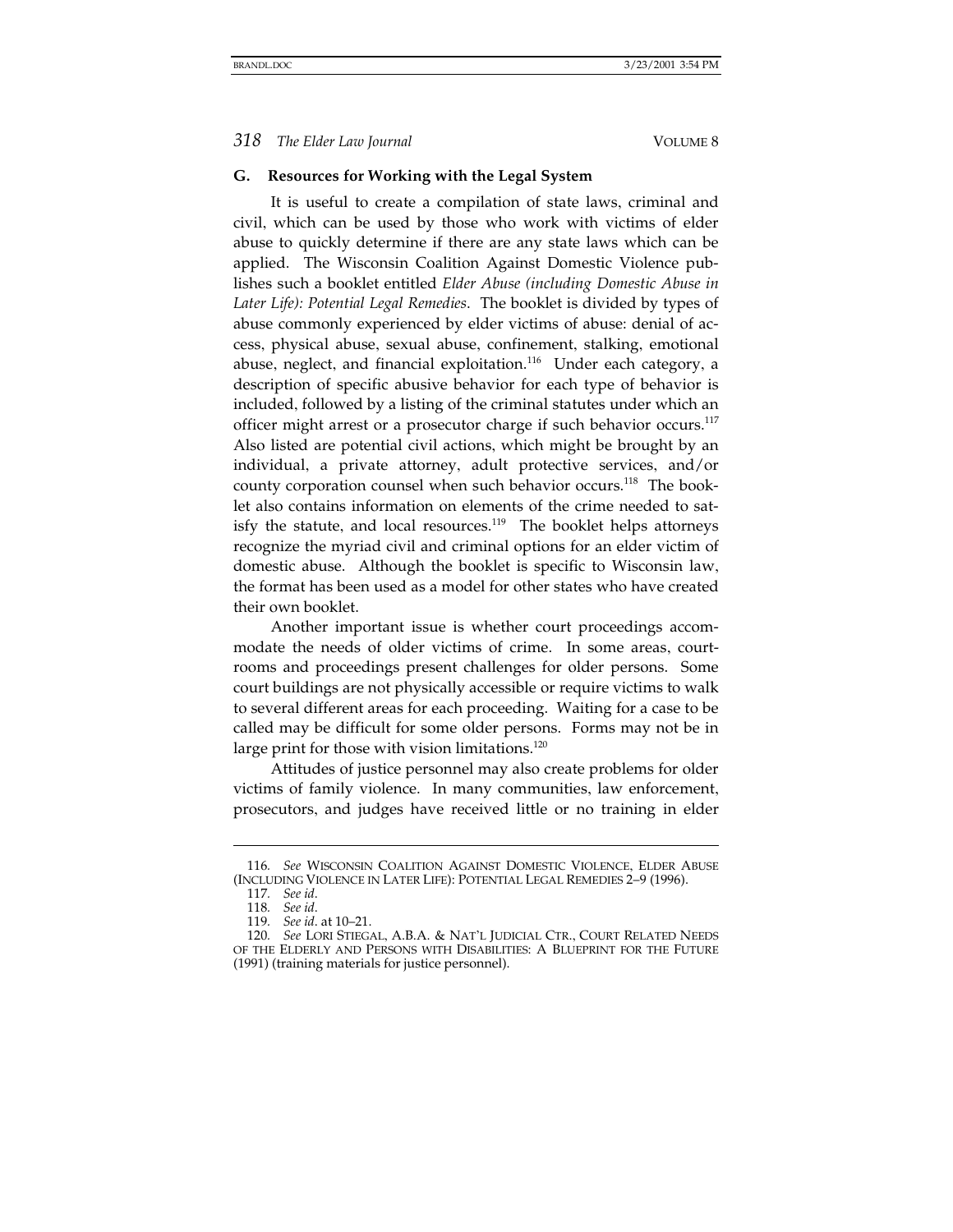abuse.121 Training in domestic violence has most likely focused exclusively on the needs of younger victims.<sup>122</sup>

## **V. Interventions with Older Victims of Family Violence**

The primary focus of intervention must be on victim safety. Work with younger victims has demonstrated that effective intervention focuses on breaking the victim's isolation, and providing resources regardless of whether the victim stays in the relationship or leaves.123 Services like a twenty-four-hour crisis line, emergency shelter, legal advocacy, support groups, and peer counseling are often helpful interventions.<sup>124</sup> This section will discuss victim safety planning, documentation of abuse, systemic response, and confidentiality.

### **A. Safety Planning**

Safety planning helps victims pre-plan how to respond to abuse. It is a process, usually a series of questions, that helps victims plan how to stay safe and seek help if they find themselves in a dangerous situation.<sup>125</sup>

Although safety planning does not guarantee victim safety, the process can assist a victim in getting ready for potential problems and preparing a crisis response. Several excellent tools have been created and are available from local domestic violence programs or statewide domestic violence coalitions.126 Whenever possible, the professional

<sup>121</sup>*. Cf*. Herbert M. Kritzer, *Adult Guardianship in Wisconsin: How Is the System Working?*, 76 MARQ. L. REV. 549, 571 (1993); Molly Dickinson Velick, *Mandatory Reporting Statutes: A Necessary Yet Underutilized Response to Elder Abuse*, 3 ELDER L.J. 165, 181 (1995).

<sup>122</sup>*. See* LORI STIEGAL, ELDER ABUSE IN THE STATE COURTS: THREE CURRICULA FOR JUDGES AND COURT STAFF (1991) (improving the accessibility of courts for older victims).

<sup>123</sup>*. See* Brandl, *supra* note 26, at 43.

<sup>124</sup>*. See id*.

 <sup>125.</sup> Sample questions include: If your abuser stops by, can he get into your home? If he gets in, which rooms might be safer than others? (unsafe rooms might include kitchens with knives, bathrooms with porcelain surfaces, or rooms with guns) Can you signal a neighbor, family member, or friend if you are in danger (call someone with a code word for trouble, or hang a towel in the window)? Does your abuser have guns and has he threatened to use them? Do you have somewhere to stay if you need to leave your home in an emergency? What important papers, medications and other belongings are essential for you to bring if you leave?

<sup>126</sup>*. See* WISCONSIN COALITION AGAINST DOMESTIC VIOLENCE, SAFETY PLAN FOR VICTIMS OF DOMESTIC ABUSE (1996) (including victims of all ages).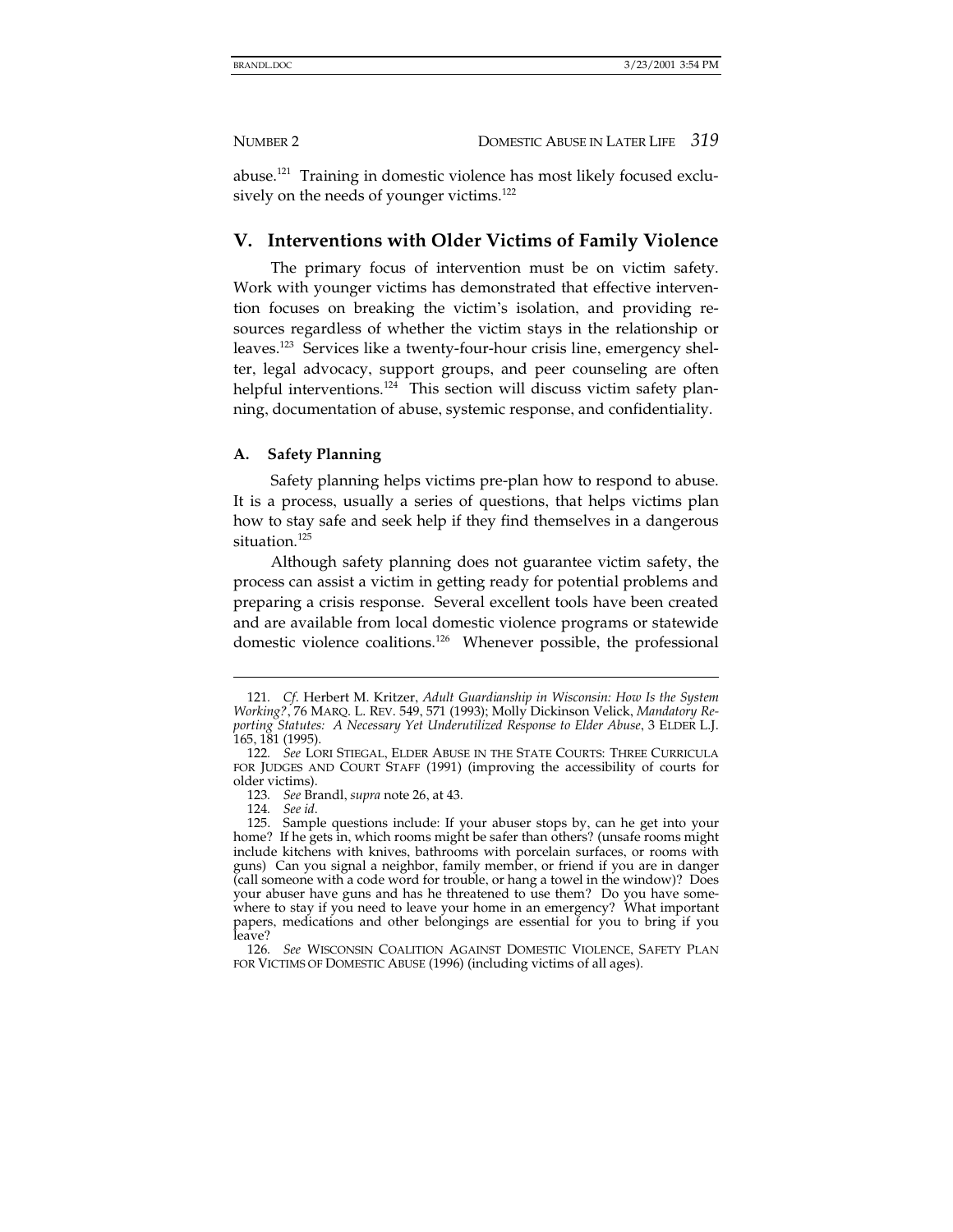should refer his or her client to the local domestic abuse program and have an advocate do safety planning with the victim in person or over the phone.

### **B. Documentation**

Documenting abuse through photographs, detailed descriptions of injuries, and statements by victims, perpetrators, or witnesses can help victims if they need evidence for court. This documentation can be used in criminal proceedings as well as civil proceedings, such as restraining order hearings or competency proceedings.<sup>127</sup> Therefore, it is extremely important to document facts and not opinions or judgments.<sup>128</sup>

### **C. Systemic Response**

Most communities have a piecemeal rather than coordinated response to older victims of family violence.<sup>129</sup> Most domestic violence and sexual assault programs do not serve older victims or serve them inadequately. Adult protective services often have social workers trained to respond to cases of caregiver stress exclusively, not domestic violence in later life.<sup>130</sup> Law enforcement and other justice professionals may treat elder abuse as a social service problem rather than a crime. Professionals can participate in systemic change by joining or organizing a task force to examine the response in their area to older victims of family violence.

Beyond assisting clients with individual interventions, there are many ways a professional can join systemic efforts to end family violence. For example, a professional can serve as a volunteer or board member of a local shelter or offer to do pro bono work for victims of family violence. Helping create public awareness materials, giving presentations on abuse in later life, encouraging the development of new community services such as support groups for older women are other ways to help end family violence. Finally, one can support pol-

<sup>127</sup>*. See* Brandl & Raymond, *supra* note 48, at 66.

 <sup>128.</sup> Statements such as "he's drunk and obnoxious" or "she's hysterical and overreacting" are opinions that may not be accurate and could be used against the victim. *See id.* at 66.

<sup>129</sup>*. See*, *e.g.*, Ramsey-Klawsnik, *supra* note 98, at 6.

<sup>130</sup>*. See* Brandl & Raymond, *supra* note 48, at 67.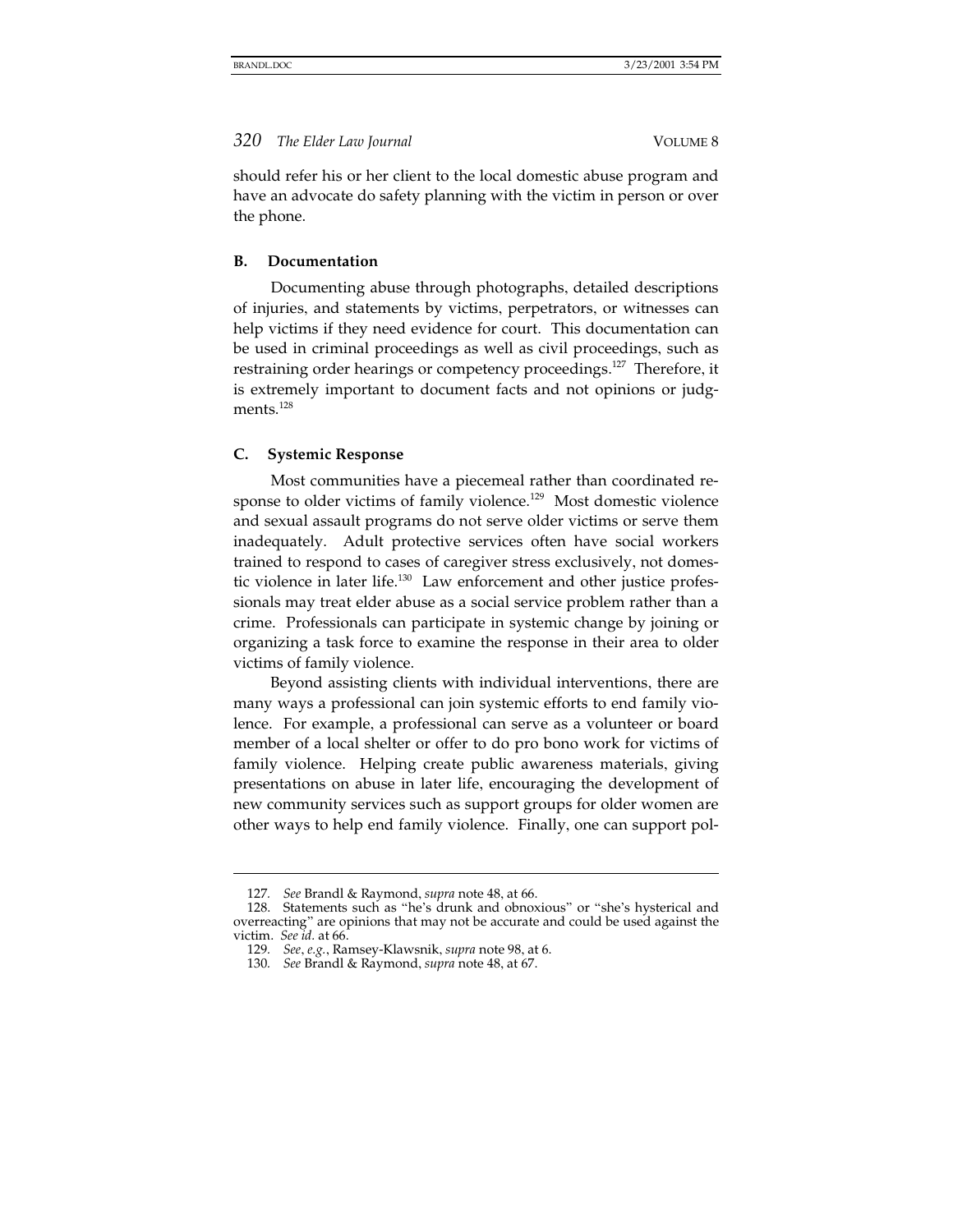icy development or legislative initiatives that would improve safety and funding for services for older victims.

Another avenue for participation is with multidisciplinary elder abuse teams or family violence councils.<sup>131</sup> Multidisciplinary teams often consist of professionals from a variety of disciplines throughout the community.<sup>132</sup> These professionals come together on a regular basis to offer consultation on specific cases of elder abuse. Family violence councils are also multidisciplinary, but their focus is on improving policies and practices in a variety of systems that may work with victims or hold abusers accountable.<sup>133</sup> Elder law attorneys would be a welcome addition to both these entities.

### **D. Confidentiality**

Many states and local programs have begun the process of bringing together players who work in the fields of domestic abuse, adult protective services, law enforcement, and prosecution of crimes against the elderly. In some cases, local programs and representatives from these agencies are meeting to discuss how to handle the complexities of such cases. Although such interactions are crucial to establishing a community response, the caveat is that state confidentiality laws may prohibit any one or more of the representatives from engaging in discussions without the consent of the elderly person.<sup>134</sup> On the other hand, generic discussions about establishing policies and protocols are an important piece of work which such representatives can (and should) do collectively.

Confidentiality laws may mandate confidentiality of records, which pertain to professionals such as attorneys, adult protective service workers, domestic violence advocates, health care workers, or social workers. Each state varies as to which professionals' records are to be kept confidential, but generally those in areas involving mental and physical health have to abide by some confidentiality requirements.<sup>135</sup> This may mean that it is impermissible for such workers to exchange information concerning what the worker knows about the

<sup>131</sup>*. See id.*; *see also* Sarah M. Buel, *Family Violence and the HealthCare System: Recommendations for More Effective Interventions*, 35 HOUS. L. REV. 109, 114–17 (1998).

<sup>132</sup>*. See* Buel, *supra* note 131, at 115.

<sup>133</sup>*. See id*.

<sup>134</sup>*. See* FROLIK & KAPLAN, *supra* note 9, at 40.

<sup>135</sup>*. See id*. at 409.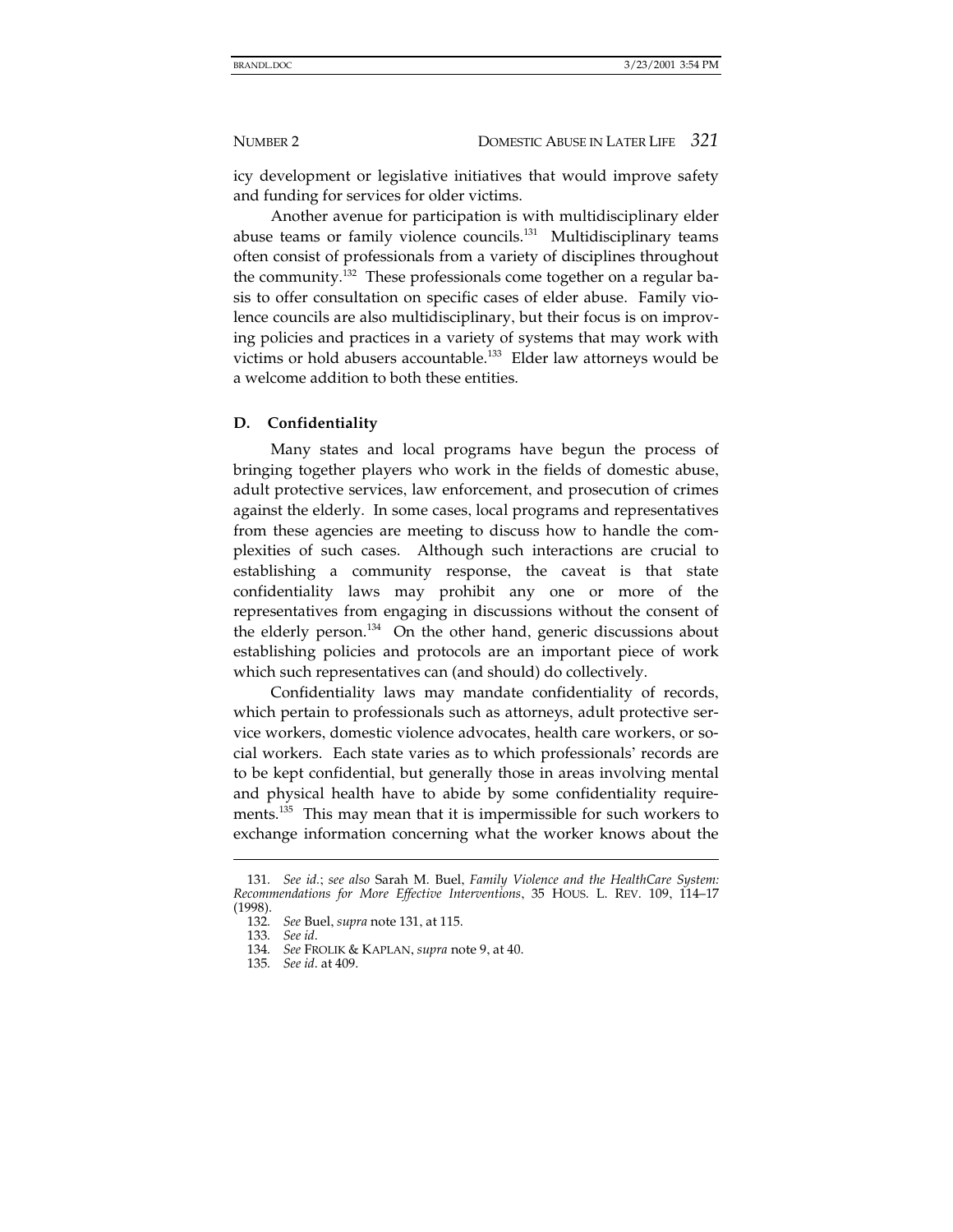elderly person. Professionals should check to determine whether and under what circumstances the law allows any exceptions to the rule. For example, a state law may allow that records and information be shared if the person gives a written release to do so.<sup>136</sup> Professionals should also check to determine if the law mandates the older person give informed consent.

## **VI. Conclusion**

A victim responds to violence and subsequent interventions in different ways. If she is not ready to talk, the professional can let her know that she is not alone and that many people have the same kinds of problems. It should be reiterated that survivors of abuse from all backgrounds and all circumstances have received help and found ways to live free from abuse. The professional should reinforce that she is not to blame and encourage her to contact him or her if at any time she wishes to talk. The professional also can give her a card with information about elder abuse and domestic violence services (if it is safe to do so). Victims remember kindness, compassion and support, even if they do not act on the suggestions immediately. Victims often carry encouraging words for years before deciding they are ready to leave an abuser. Every professional can make a difference by asking about abuse, offering alternatives, and supporting decisions. They can also join local, statewide, and national efforts to end family violence. Only by working together can we improve safety for victims and hope to end family violence.

136*. See id*.